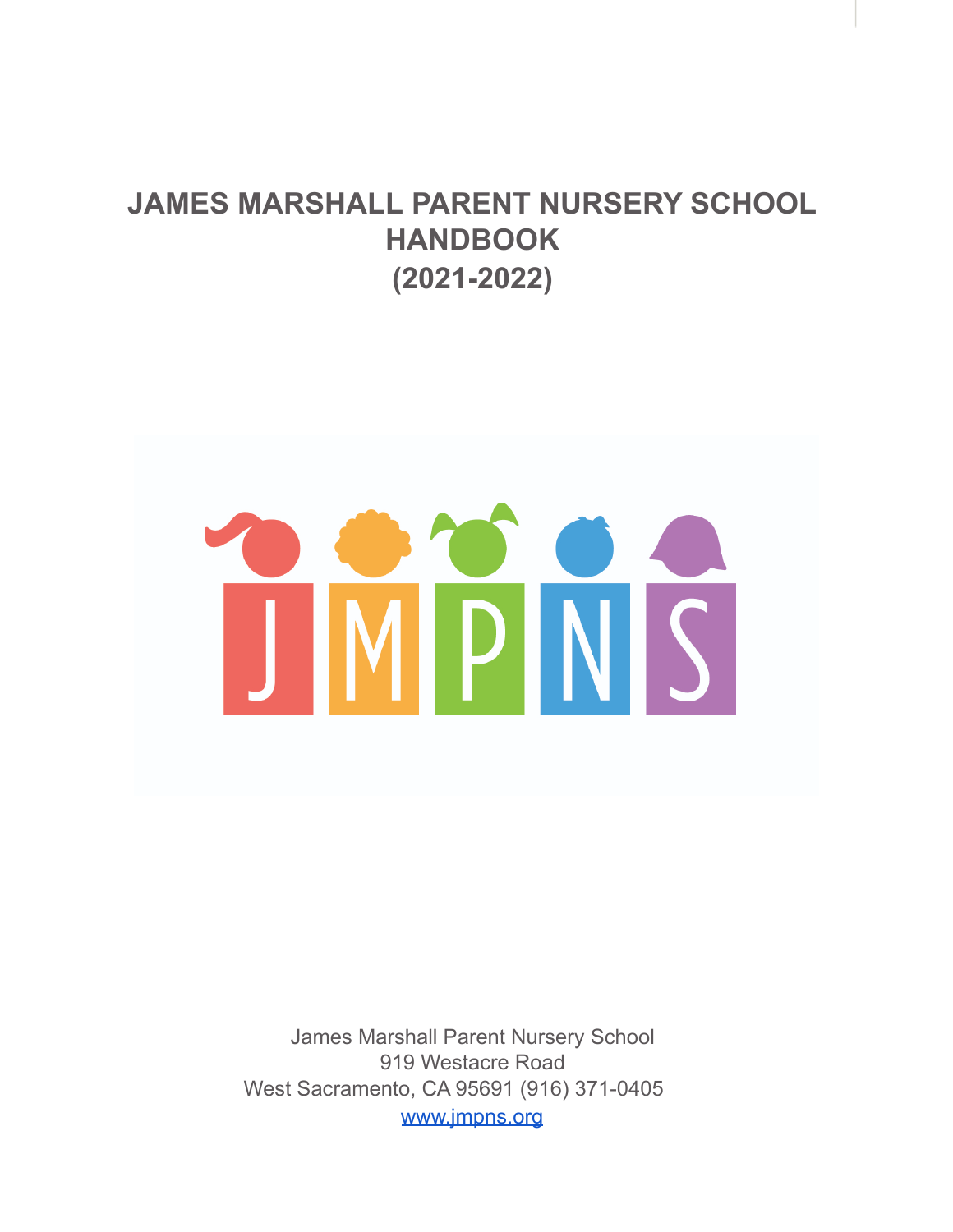### **Foreword**

It takes time and patience to feel at ease as a participating parent. This handbook will help you on your way, as it is intended to be a practical working guide that can be referred to throughout the year. It is made up of suggestions, hints, and procedures appropriate to the need of each nursery school session and will answer many of the questions you might have. This handbook also contains your participation responsibilities and information required by the State Department of Social Services.

A cooperative nursery school like ours depends on each family member sharing the responsibility for the school's welfare and progress. These responsibilities, as well as how the organization works, are also outlined in this handbook.

The Directors/Teachers and Board Members welcome any questions or concerns that might not be covered in this handbook. You should feel free to contact other member parents for aid and support when you need them.

James Marshall Parent Nursery School (JMPNS) has been the beginning of many rich friendships and much learning between children and adults since the school opened. We hope this handbook will help your years in JMPNS to be growing and joyful ones. Relax! Let's enjoy our children and the fun times to come.

### **\*A special note about the current global pandemic**

**The cooperative community spirit is more important right now than ever before. It is important to understand the profound effect you have on the lives of those around you at JMPNS. It is the responsibility of every enrolled family and staff member to be cautious in our outside lives so as not to risk the spread of the virus to our preschool children and families.**

**While we work hard to maintain the health and safety guidelines within the preschool, we expect that our enrolled families will do the same in regards to social distancing and mask wearing in public places. Together we can stop the spread of COVID-19 and ensure a safe and healthy learning environment for our children and families.**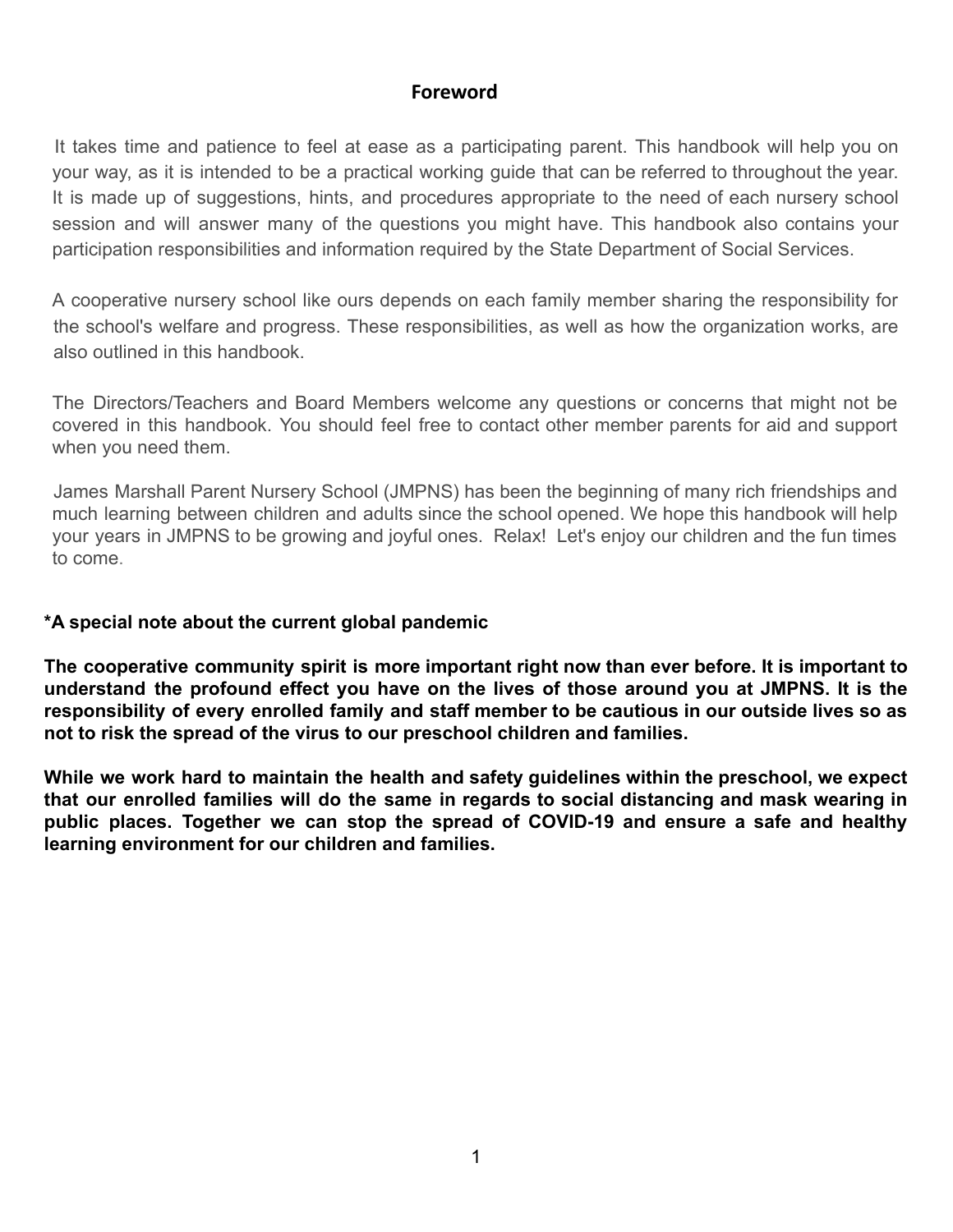# **Table of Contents**

<span id="page-2-0"></span>

| <b>Table of Contents</b>                               | 3  |
|--------------------------------------------------------|----|
| <b>School History</b>                                  | 5  |
| <b>Goals and Philosophy</b>                            | 6  |
| <b>Daily Class Schedules</b>                           | 7  |
| <b>Board of Directors</b>                              | 8  |
| <b>Duties of the Board of Directors</b>                | 9  |
| President                                              | 9  |
| 1st Vice-President (Field Trips)                       | 9  |
| 2nd Vice-President (Shopper)                           | 9  |
| 3rd Vice-President (Fundraising)                       | 10 |
| 4th Vice-President (Parties)                           | 10 |
| 5th Vice-President (Community Involvement)             | 10 |
| Secretary                                              | 11 |
| Treasurer                                              | 11 |
| Participation Chairperson & Co-Chairperson             | 11 |
| Sacramento Valley Council (SVC) Representative         | 12 |
| <b>Committee Oversight</b>                             | 12 |
| <b>Duties of the Committees</b>                        | 13 |
| Board Members (10 to 12)                               | 13 |
| Party (8)                                              | 13 |
| Yard/Shed (3)                                          | 13 |
| Fundraising (4)                                        | 14 |
| Classroom Cleaning (4)                                 | 14 |
| Toy Committee (4)                                      | 14 |
| Playdough Supply (1)                                   | 14 |
| Book Order (1)                                         | 15 |
| Photo (2 AM & 2 PM)                                    | 15 |
| Class Pet (1)                                          | 15 |
| Art Supplies (1 AM & 1 PM)                             | 15 |
| Library (1 AM & 1 PM)                                  | 16 |
| Maintenance (1)                                        | 16 |
| Sergeant-at-arms (2)                                   | 16 |
| JMPNS Calendar 2019-2020                               | 17 |
| Eligibility                                            | 18 |
| Children must:                                         | 18 |
| Parents must:                                          | 18 |
| <b>Enrollment Prioritization and Wait List Process</b> | 19 |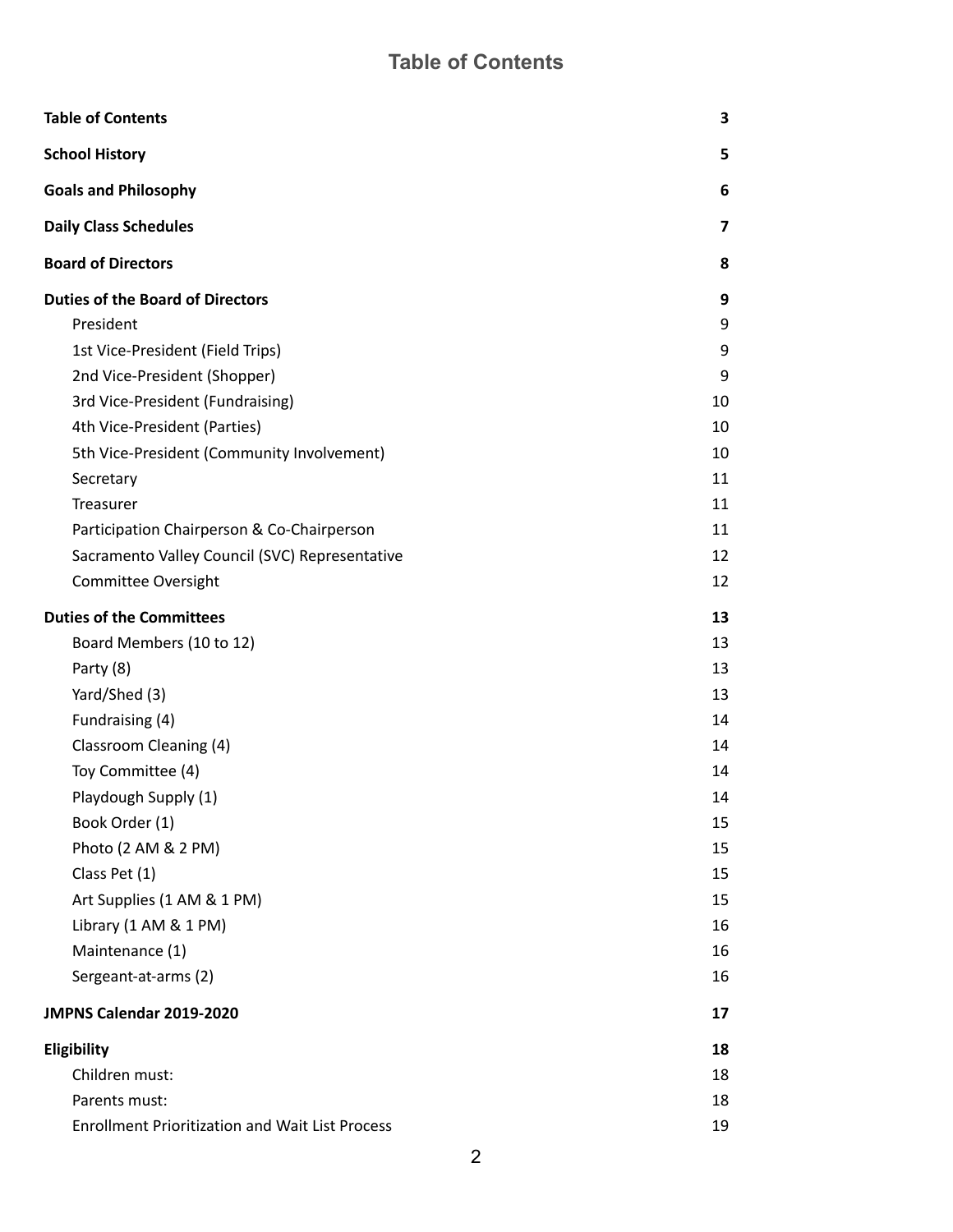| <b>Finances</b>                                   | 20 |
|---------------------------------------------------|----|
| <b>Registration Fee</b>                           | 20 |
| <b>Monthly Tuition</b>                            | 20 |
| Substitute Fee                                    | 21 |
| Fines/Fees                                        | 21 |
| Fundraising                                       | 22 |
| <b>Financial Assistance</b>                       | 22 |
| <b>Financial Summary</b>                          | 22 |
| Absences                                          | 23 |
| Parent/Student Absences                           | 23 |
| Maternity/Paternity Leave                         | 23 |
| Illnesses                                         | 24 |
| Resignation                                       | 24 |
| <b>Field Trips</b>                                | 24 |
| <b>Health and Welfare Procedures</b>              | 25 |
| <b>Emergency Cards</b>                            | 25 |
| Accidents                                         | 25 |
| Pediculosis (Head Lice)                           | 25 |
| Allergies                                         | 26 |
| Nut-Free Policy                                   | 26 |
| <b>Fire Drill Procedure</b>                       | 27 |
| <b>School Rules and Behavior Expectations</b>     | 28 |
| <b>Responsibilities-Working Parents</b>           | 30 |
| <b>Working Parent Job Duties</b>                  | 31 |
| <b>OUTSIDE #1 (ORANGE)</b>                        | 32 |
| <b>SNACK (PURPLE)</b>                             | 33 |
| S.T.E.M. PARENT (YELLOW)                          | 34 |
| ART (BLUE)                                        | 35 |
| <b>OUTSIDE PARENT #2 (RED)</b>                    | 36 |
| NOTICE OF NONDISCRIMINATORY POLICY AS TO STUDENTS | 37 |
| JAMES MARSHALL PARENT NURSERY SCHOOL BYLAWS       | 38 |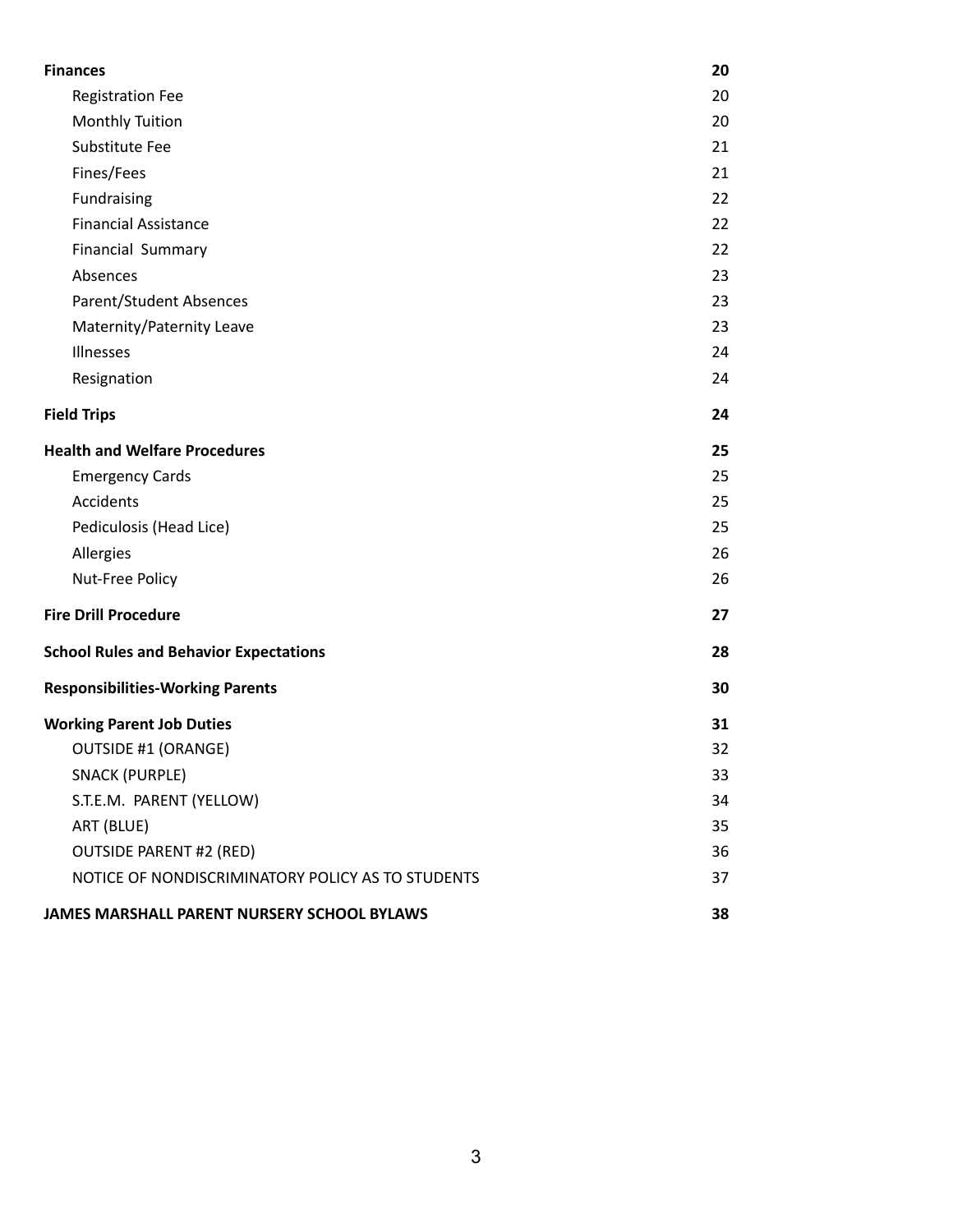# **School History**

<span id="page-4-0"></span>James Marshall Parent Participation Nursery School was established in 1954 by a group of parents who decided a preschool program was needed since none existed. They obtained approval from the Board of Trustees of the Woodland High School District, however two difficulties still existed. One was to find a building for the school and the other was to find a qualified Director/Teacher. After much effort, the old West Sacramento Land office building was obtained and a Director/Teacher was hired. Work parties, consisting of parents, immediately started cleaning and repairing the abandoned building, and later in the school year redecorating was undertaken. By September 1954, school was open.

In 1963, the nursery school moved to 920 Westacre Road. It had been the kindergarten classroom of Westacre School. Over the years, the school was moved four more times: first to a Lutheran church on Evergreen Street; next, to a classroom at Westmore Oaks School; next, back to 920 Westacre Road; finally, in 2016, the school moved to a former kindergarten classroom at Yolo Education Center to accommodate renovations at the 920 Westacre Road location. In May, 2017 the Washington Unified School District Board of Trustees voted to remove James Marshall as a district supported program, however allowing us to rent our current location as an independent organization. Although the surrounding school has changed over the years and now the supporting structure as well, the Nursery School has, and will, remain basically the same: a place for learning, playing and growing- for the entire family.

For the past 60 years, parents have benefited from the evening adult classes and both parents and children have enjoyed the nursery school classes. We have all learned that parents are the child's first and most important teachers. The nursery school has offered the opportunity for parents and teachers to come together to guide a child's learning experience. It has proven to be a place where both parents and children can learn about themselves and others in an environment designed for growth and exploration.

# **Goals and Philosophy**

<span id="page-4-1"></span>Membership in a parent participation nursery school is a family experience. We share goals, benefits, and responsibilities.

### **For our children, JMPNS provides an opportunity to:**

- Be themselves and develop at their own rate
- Express themselves freely and constructively through art and play materials
- Learn to be tolerant, creative, cooperative, and imaginative
- Learn to be independent, able to solve their own problems and to do things for themselves
- Enjoy a preschool experience that will simplify adjustment to elementary school and other social situations
- Learn to establish close relationships with adults other than their family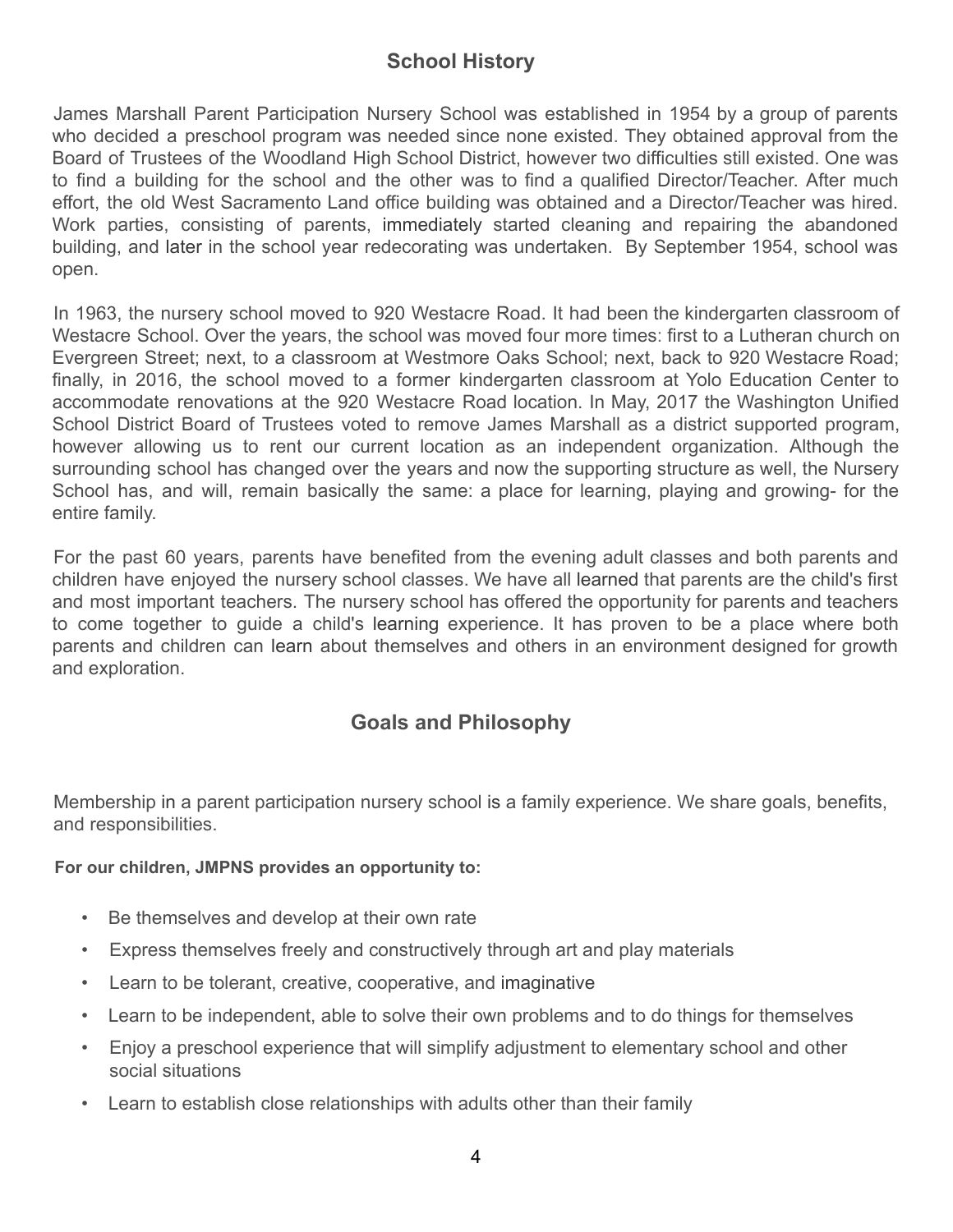- Learn limits of behavior regarding safety, health, and respect for the rights of others
- Build feelings of self-confidence, security, and an acceptance of reality
- Extend and enrich their understanding of the world
- Increase their ability to handle their emotions constructively

# **For parents, JMPNS provides an opportunity to:**

- Share our child's first experience away from home
- Become more aware of the child's world and understand his/her behavior, based upon knowledge of growth and development
- Achieve a more positive approach to our child-adult relationship through professional guidance and shared experience with other parents
- Provide techniques of working with children and insight into human relationships through participation in the parent education program
- <span id="page-5-0"></span>• Increase our understanding of the needs of the other adults and the needs of the group

# **Daily Class Schedules**

# **AM Three Day**

Monday, Tuesday, Wednesday

# **AM Two Day**

Thursday, Friday

# **PM Clas**

Tuesday- Friday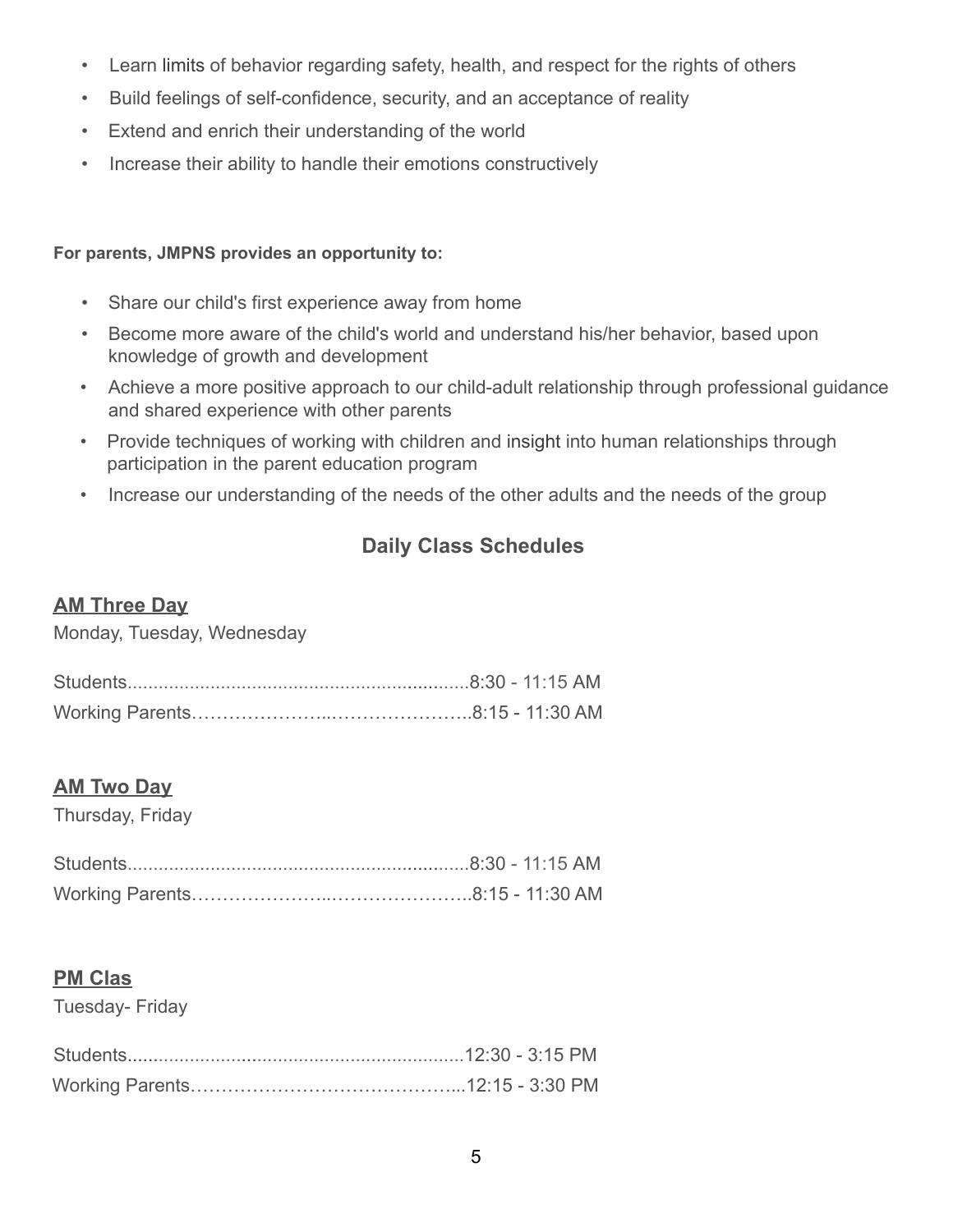# **Drop Off** *I* **Pick Up Information**

In order to allow our teacher sufficient time to prepare for class each day, children may NOT be dropped off before 8:30 AM or 12:30 PM.

Children should arrive at 8:30 AM or 12:30 PM.

All children and adults must wash hands before entering the play space.

Observe social distancing while inside awaiting to drop off or pick up your child.

Children must be picked up promptly at dismissal time. If you are running late and will be unable to pick up your child by this time, please call the Teacher as soon as possible to provide the approximate time of your arrival. **If you do not call, you will be subject to a Tardy Fine (see Finances).** If you are running *very* late, you must make arrangements with another parent to supervise your child until you arrive. This option should be used sparingly and should not become a regular occurence.

<span id="page-6-0"></span>If someone other than a parent/guardian is picking up your child they must be listed in Brightwheel as an approved pick up person and have the four digit PIN assigned to your child. Please plan ahead whenever possible to ensure all persons picking up your child meet these criteria.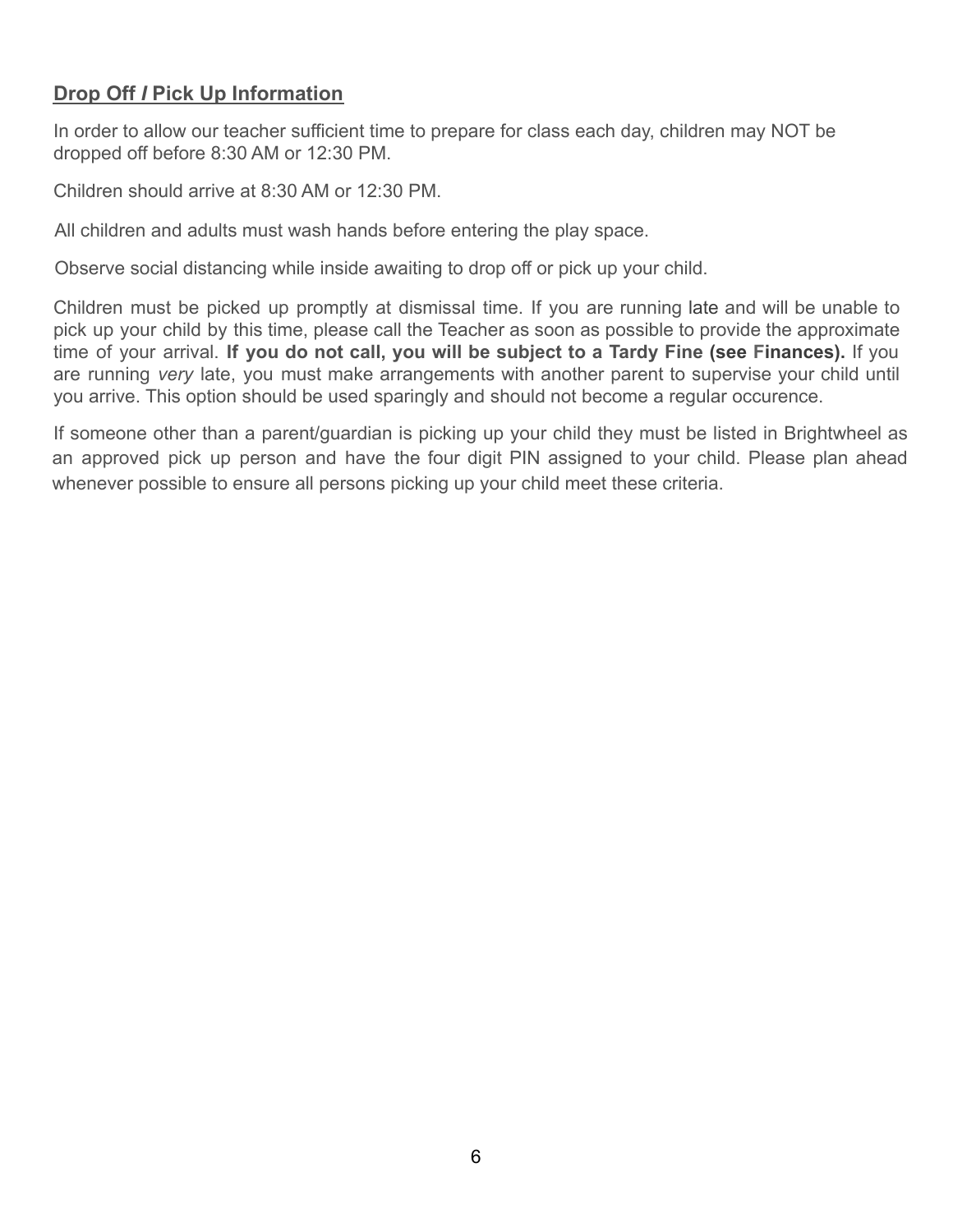# **Board of Directors**

**Director/Teacher: Mrs. Hinton** email: jmpnsteacher@gmail.com phone: 916-607-9042

**President: Amanda Bastidas** email: jmpnspresident@gmail.com

**1st V.P. Field Trips: Vacant** email: jmpnsfieldtrips@gmail.com

**2nd V.P. Shopper: Mallory DeMars** email: jmpnsshopper@gmail.com

**3rd V.P. Fundraising: Mariesha Moreau** email: jmpnsfundraising@gmail.com

**4th V.P. Parties: Eriika Kessler** email: jmpnsparties@gmail.com

<span id="page-7-0"></span>**Committee Oversight Vacant** email: jmpnscommittees@gmail.com **5th V.P. Marketing: Emma Fullenwider** email: jmpnscommunityinvolvement@gmail.com

**SVC Representative: Vacant** email: jmpnssvcrep@gmail.com

**Secretary: Anna Wisehart-Baldwin** email: jmpnssecretary@gmail.com

**Treasurer: Brittney DeMars** email: jmpnstreasurer@gmail.com

**Participation Chair: Samantha Foreman** email:jmppns@gmail.com

**Participation Co-chair: Vacant** email: jmpnsparticipation@gmail.com

# **Duties of the Committees**

The duties described below are being provided for informational purposes only and represent the duties assigned to each committee as of printing in August, 2021. Please note: Additional duties may be assigned throughout the school year to meet the operational needs of JMPNS.

**Committee members are expected to record their completed duties and seek teacher approval/signature based on the frequency of tasks listed.**

### <span id="page-7-1"></span>**Board Members (10 to 12)**

- Serve in the capacity elected
- Attend monthly Board of Directors meetings in addition to Parent/Business Education meetings
- Discuss and vote on issues affecting the membership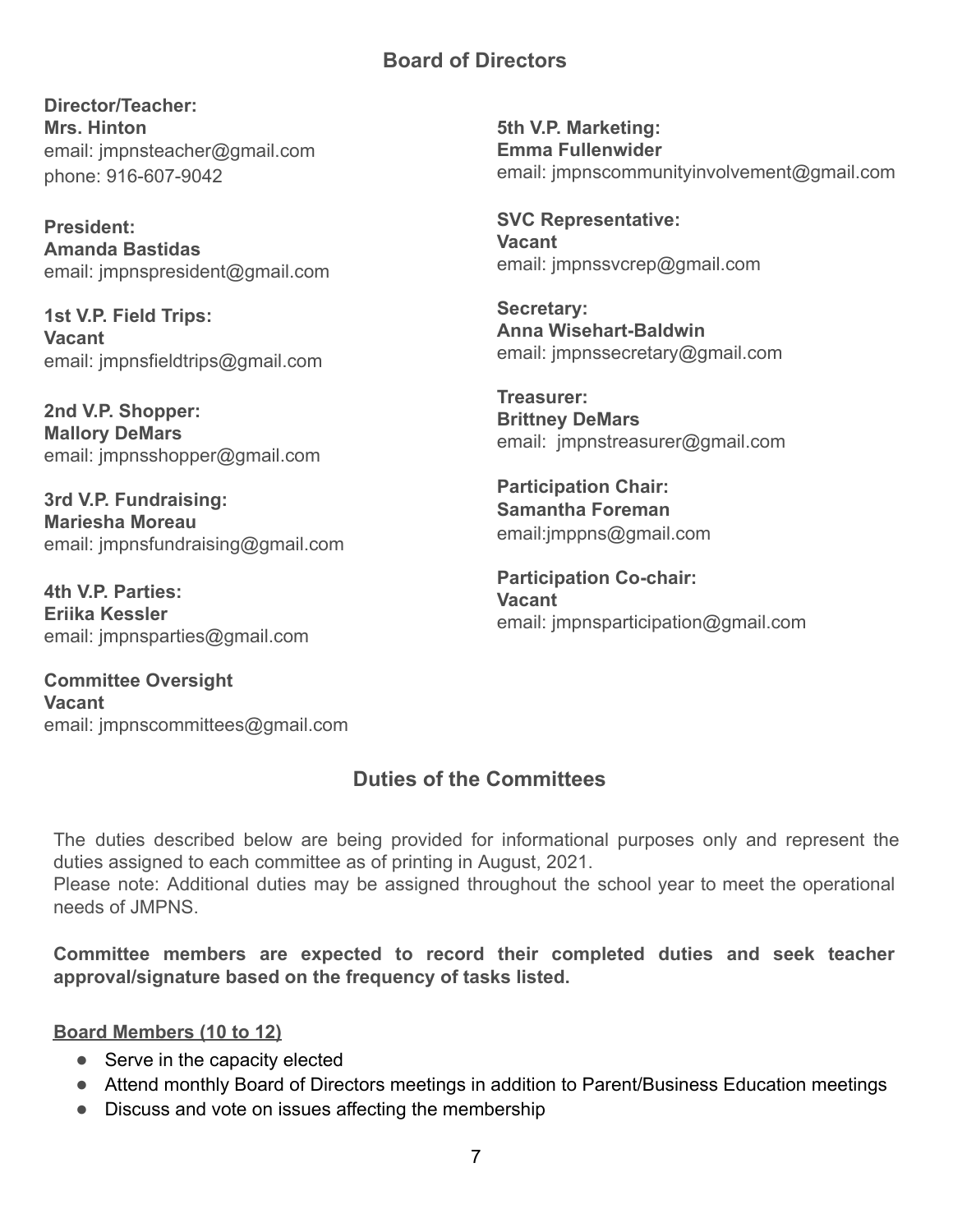● Supervise assigned committees

# <span id="page-8-0"></span>**Party (5)**

- Under the direction of the 4th Vice President, plan and organize the school's four annual parties: Fall/Harvest Party, Winter/Holiday Party, Family Dance, and Graduation
- Committee members must meet several times per year for preparation and planning of each party

# <span id="page-8-1"></span>**Yard/Shed (3)**

- Maintain outdoor school vard in a safe, presentable fashion
- Keep shed organized so that outside toys are easily accessible
- Water yard and plants and keep weeds to a minimum
- Plant flowers, plants, and vegetables as needed
- Rake and pick up leaves when necessary
- Routinely check for outside equipment or toys that need to be discarded or repaired

# <span id="page-8-2"></span>**Fundraising (5)**

- Under the direction of the 3rd Vice President, plan and organize the school's fundraising efforts
- Work jointly with the Party Chair and committee members to secure fundraising efforts at school events (ie; raffle prizes, baskets, etc.)
- Distribute and collect fundraising materials as needed
- Communicate with the Fundraising Chair regarding ideas and possible fundraising opportunities

# <span id="page-8-3"></span>**Classroom Cleaning (9 = 3 per class)**

- Thorough dusting of classroom (including baseboards) on a monthly basis
- Clean carpets as needed
- Sanitize toys on a monthly basis
- Thoroughly clean both bathrooms from top to bottom every other month
- Organize playhouse on a weekly basis
- Discard broken or dangerous toys
- Label new toys with "JMPNS"
- All dress-up clothes and stuffed animals need to be washed once per month

# <span id="page-8-4"></span>**Playdough Supply (1)**

- Maintain constant supply of playdough throughout the school year
- Make extra playdough as requested by the Director, often monthly (school will provide a wheat & gluten free recipe for playdough if needed)
- Reimbursement for supplies is available if needed. Please inquire with the director if you would like reimbursement or to have supplies bought for you

# **Wash Committee (2)**

- Ensure constant clean towel availability
- Ensure that all towels used at the school are washed with bleach weekly (at least)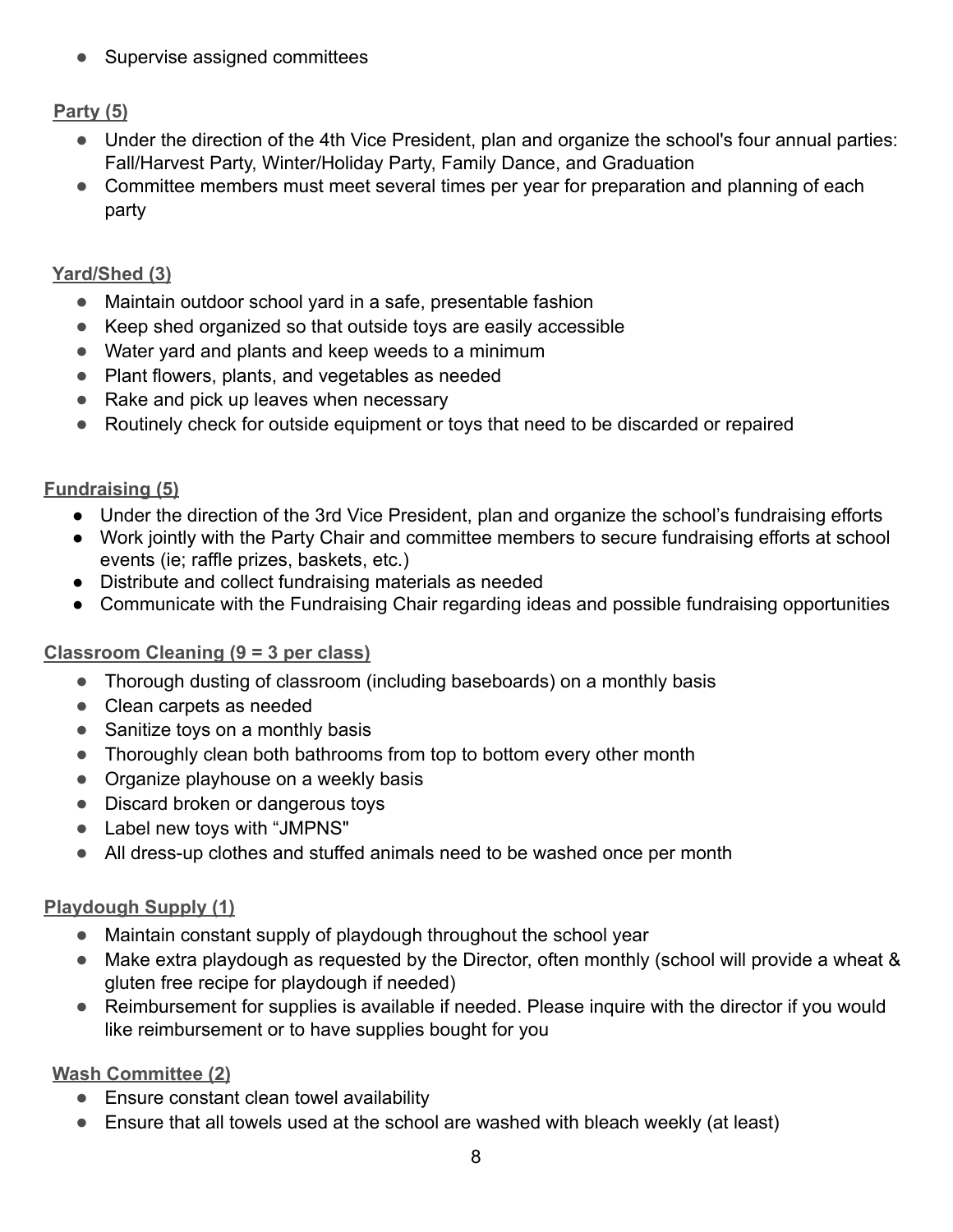- Solicit for new towels as needed
- Take home and wash adult work aprons as needed

# <span id="page-9-0"></span>**Book Order (1)**

- Organize the school's Scholastic Book order on a monthly basis
- Distribute order forms and filled orders to members
- Keep track of the school's "Points" and notify the membership of special bonus point periods
- Order appropriate books for the Santa Store and Graduation

# <span id="page-9-1"></span>**Photo (3 = 1 per class)**

- Ensure that photos are being taken of all children throughout the school year
- Ensure that the school cameras are in working order and have functioning batteries
- Maintain a constant supply of memory cards
- Prepare the end-of-the-year mini photo albums for each child's family
- Produce a JMPNS year-end classroom photo album

# <span id="page-9-2"></span>**Class Pet (1)**

- Keep class pet habitat clean
- Notify teacher when supplies (food, cleaning products, etc.) need to be purchased
- Feed and/or water class pet routinely
- Care for class pet over extended vacation times during the school year

# <span id="page-9-3"></span>**Art Supplies (3 = 1 per class)**

- Refill glue as needed
- Keep art cubbies clean and organized
- Neatly restock art supplies and notify Teacher when supplies are low
- Keep inventory of supplies
- Make sure glue sticks and markers, etc. are working

# <span id="page-9-4"></span>**Library (2)**

- Organize bookshelves using the color coded system
- Keep shelves orderly and dust on a weekly basis
- Clean & check for books behind shelves

# <span id="page-9-5"></span>**Maintenance (2)**

● Work for the Director on maintenance projects, such as installing new shelving, repairing classroom equipment, furniture, etc.

# <span id="page-9-6"></span>**Meeting Assistant [Set Up/Take Down] (2)**

• Only one assistant per meeting is required.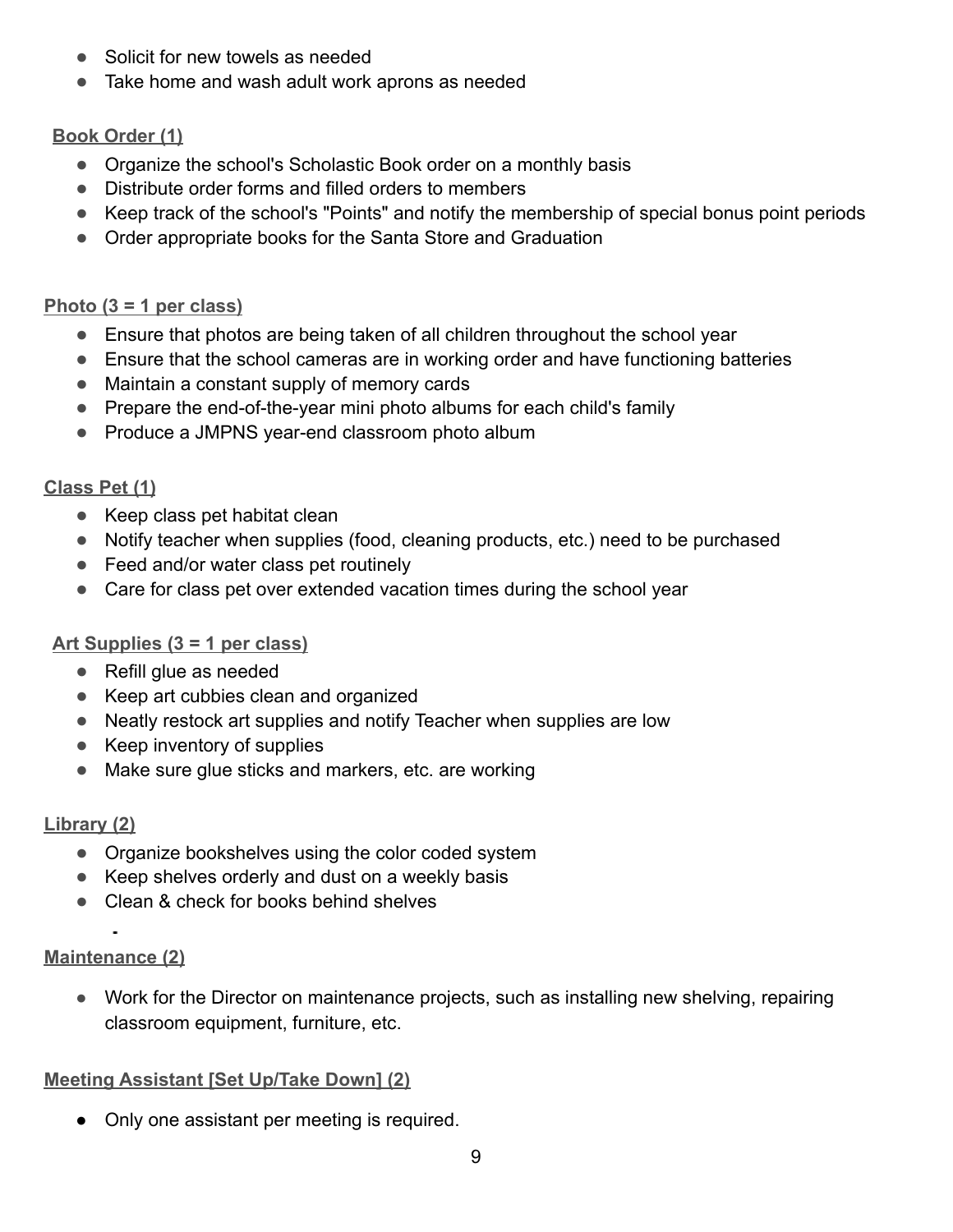- Responsibilities include: helping set up the projector, screen, tables, snacks, etc. as well as assisting in putting all of those things away, as well as checking in with child care if provided
- The assistant is still responsible for the content of each meeting. They may obtain business meeting minutes from the Secretary or view them in the classroom. The Director can provide the materials reviewed at all parent meetings.
- The assistant is responsible for notifying Director (prior to meeting) if they will be missing a meeting in which they would be "on duty"
- When "on duty," arrive at 6:00pm to begin setting up tables and/or chairs at the meeting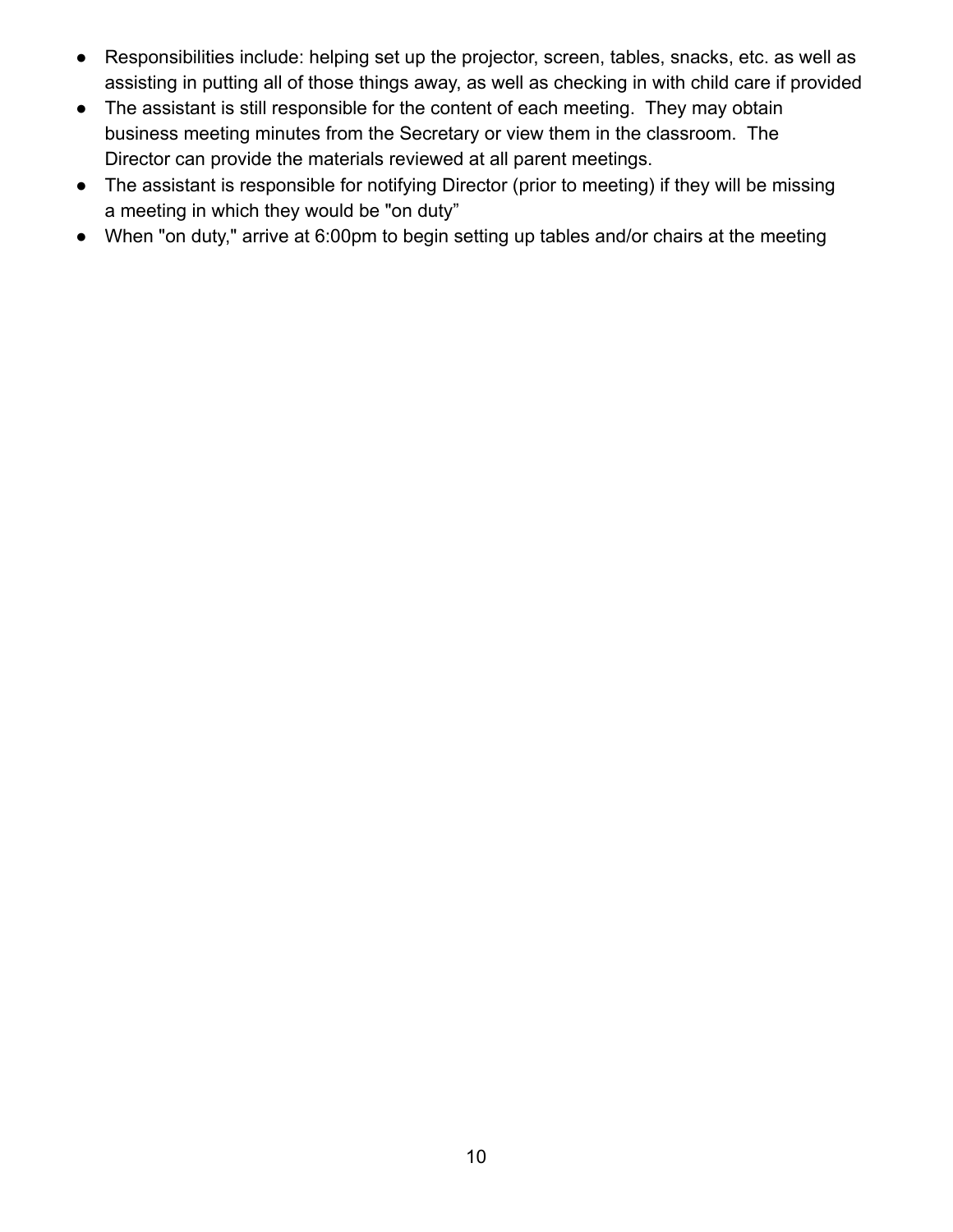# **JMPNS Calendar 2021-2022**

<span id="page-11-0"></span>This calendar is proposed and subject to change. **Please check theBrightwheel calendar for updates!** James Marshall Parent Nursery School follows the Washington Unified School District "traditional" calendar for vacations and holidays. Adult Education classes are referred to as Caregiver Support and Business Meetings. Caregiver Support Meetings and Business Meetings run from **6:30-8:30 pm** and are held either in the preschool classroom or in the Yolo Education Center cafeteria. Meetings will also be streamed online. **Attendance at the quarterly Business Meetings is mandatory.**

| September 7JMPNS OPENS!                |                                                      |
|----------------------------------------|------------------------------------------------------|
|                                        | First Day of classes for 3 Day AM Class and PM Class |
|                                        |                                                      |
| September 24Back To School Movie Night |                                                      |
|                                        |                                                      |
|                                        | November 3Caregiver Support Meeting 6:30-8:30PM      |
| November 6Harvest Festival             |                                                      |
|                                        | November 11Veterans Day Holiday- NO SCHOOL           |
|                                        | November 22-26Thanksgiving Holiday- NO SCHOOL        |
|                                        | December 1Caregiver Support Meeting 6:30-8:30PM      |
| December 8Winter Party                 |                                                      |
|                                        | December 20 - January 3Winter Recess - NO SCHOOL     |
|                                        |                                                      |
|                                        |                                                      |
|                                        | February 2Caregiver Support Meeting 6:30-8:30        |
|                                        |                                                      |
| April 11-18Spring Break- NO SCHOOL     | March 2Caregiver Support Meeting 6:30-8:30PM         |
|                                        |                                                      |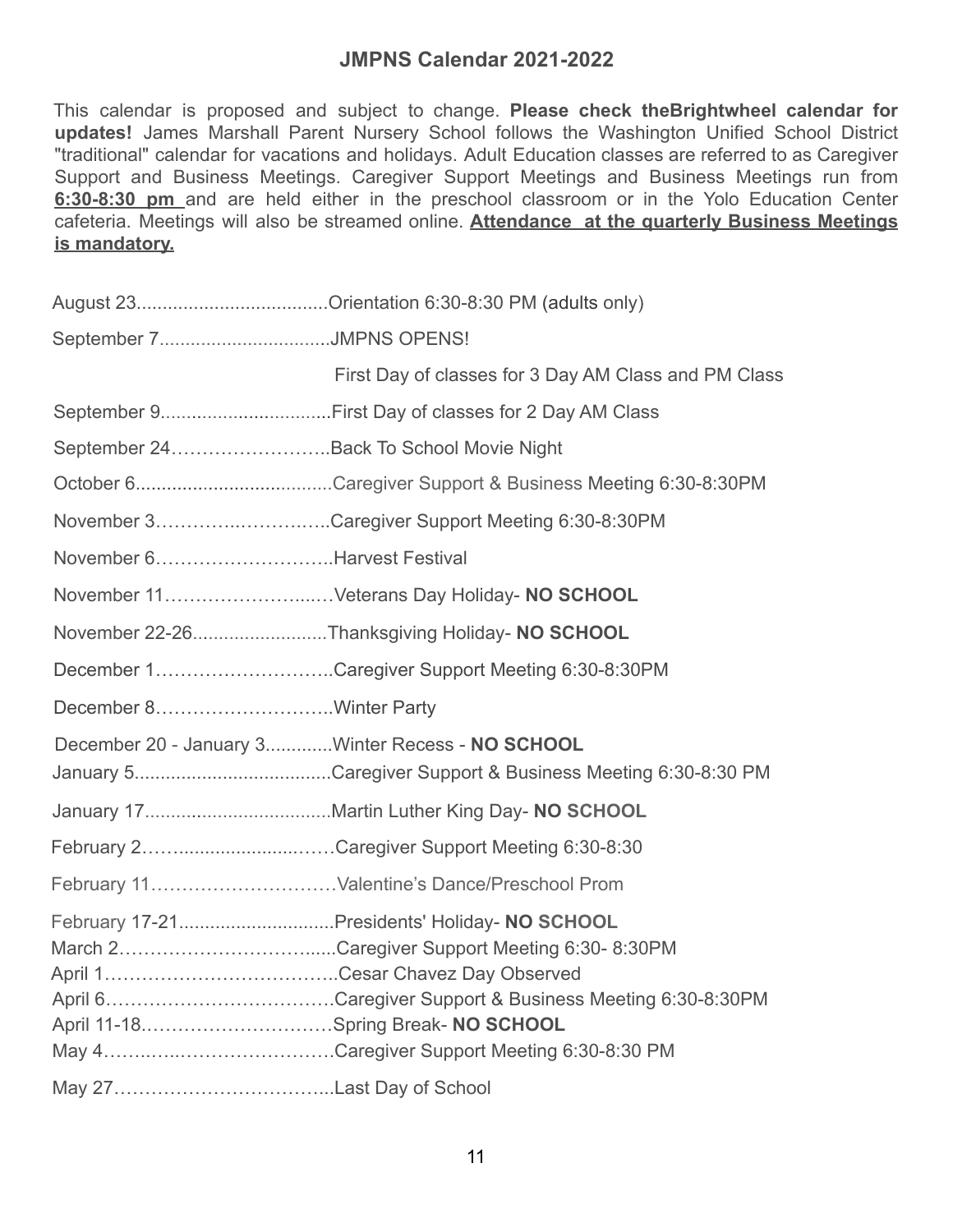# **Eligibility**

<span id="page-12-0"></span>James Marshall Parent Nursery School does not discriminate on the basis of race, color, religion, disability, or sex. All applicants who have paid the required fees and meet the eligibility criteria are treated on a first application received basis. Enrollment of students is limited to 16 children per session.

# <span id="page-12-1"></span>**Children must:**

- Be within three months of their third birthday and toilet trained by September 1st.
- Be able to adjust to stimulating surroundings and group activities. **The Director/Teacher shall determine if the child adequately meets these requirements and will suggest alternatives if necessary.**
- Be up-to-date on immunizations against diphtheria, pertussis (whooping cough), tetanus, Hib, hepatitis, measles, mumps, and rubella.
- Be capable of participating in classroom activities.

### <span id="page-12-2"></span>**Parents/Guardians must:**

- Submit all JMPNS registration forms, \$75 materials/extracurricular fee, and \$100 registration fee one week prior to the first day of attendance. If all forms are not received by this date the child will not be allowed to participate.
- Pay all outstanding fines from previous year before child can return to class in the fall.
- Maintain a current (negative) Tuberculosis (TB) report, as well as proof of Tdap, MMR, and Influenza immunizations on file with the school. The State of California requires all persons working with young children to have a negative TB and the above vaccinations. This includes all working parents, or any substitute including grandparents, baby-sitters or any other person working in the classroom. No one will be allowed to work at JMPNS until this report is on file. All adults working in the classroom are strongly encouraged to receive the COVID-19 vaccine or be regularly tested for the virus.
- Be able to work one full class day per week per enrolled child, unless accepted to one of the non-participatory spots. If an adult is unable to work, they are responsible for finding a substitute.
- Participate in the two mandatory fundraisers throughout the school year. Attending other JMPNS events, such as field trips, class parties, and fundraisers is strongly encouraged. Transportation and supervision of children at these events are the responsibility of each child's parents.
- Must serve on one committee or Board Member position per enrolled child per year. (Note: as part of being on the Party Committee, it is mandatory that you meet extra times per year. These meetings can be held after a Parent Meeting).
- Attend all quarterly Business Meetings, for the entire duration of the meeting. Orientation is considered a meeting. Leaving the meeting before dismissal, without prior approval, will result in a missed meeting. *The meetings are open to parents, guardians, and adults 21 years of age*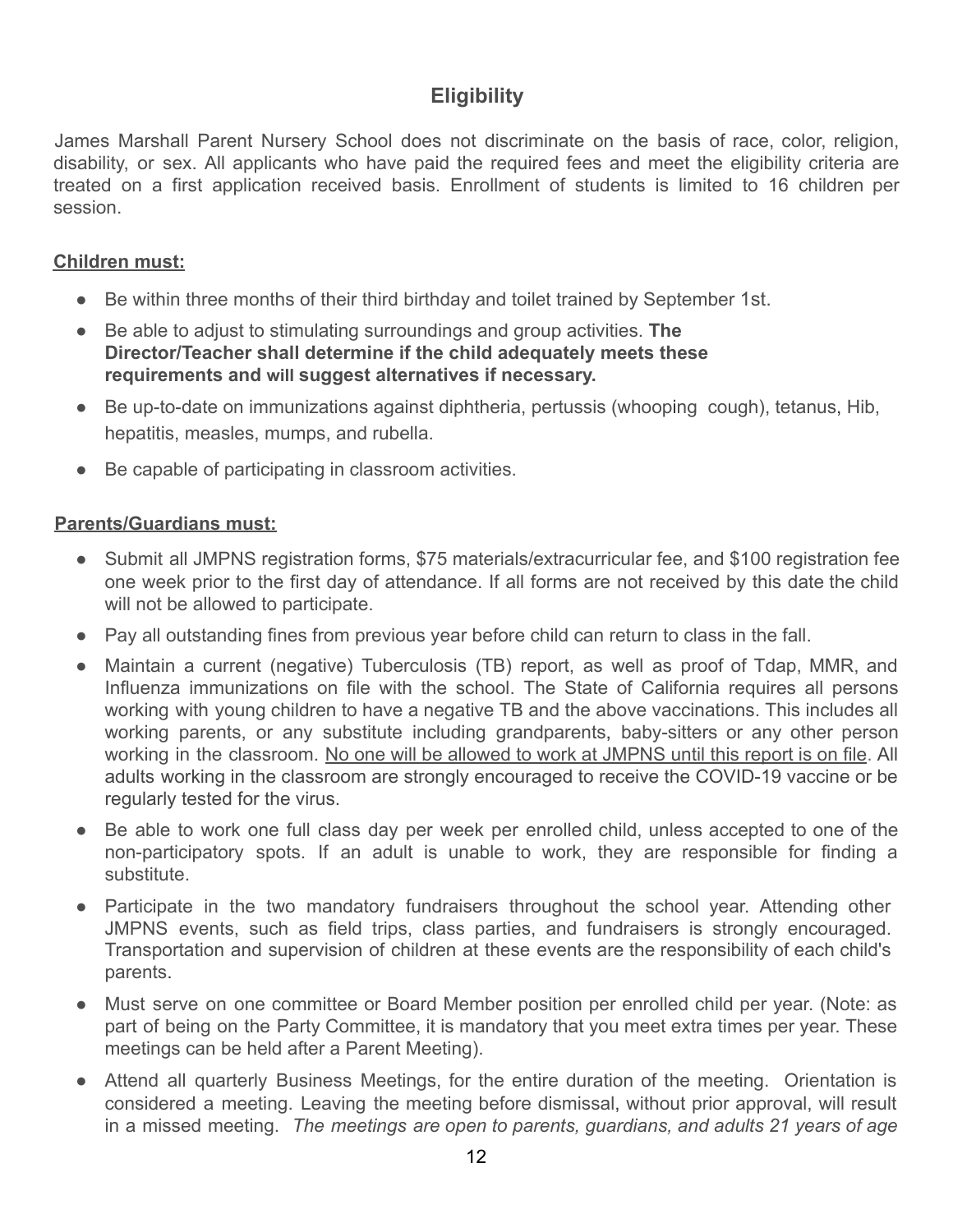*or older.*

- You will be allowed one tardy for a Parent or Business meeting per school year. Any additional tardies will count toward your missed meetings. (see [Parent/Student](#page-17-1) Absences section for more information)
- If a parent/guardian is unable to attend a Business meeting, a representative who is already enrolled at JMPNS, may attend on their behalf. It is the parent's/guardian's responsibility to selectively choose a representative that will adequately relay all information presented during meetings. *(NOTE: This is to be used as an emergency back up and not a regular occurrence).*

# <span id="page-13-0"></span>**Enrollment Prioritization and Wait List Process**

- Students will be offered a spot at JMPNS in the following order:
	- First priority goes to continuous returning students. (A continuous returning student must have attended JMPNS in the school year immediately preceding the new school year).
	- Second priority goes to siblings of continuous returning students.
	- Third priority goes to existing students' siblings.
	- Fourth priority goes to returning families that attended JMPNS but not continuously returning from the year preceding the new school year.
	- Fifth priority goes to the waitlist.
- AM and PM classes
	- While spots are available, you have the option to choose from any of the AM or PM classes.
	- Once a class is full, your options are as follows: keep your current spot on the waitlist and wait for the next available spot in the class you prefer, or enroll your child in the spot that is available and leave your name in the current spot on the waitlist. IF a spot opens in your preferred class, you will have the option to switch based on your position on the waitlist.
- **Waiting List Procedures** 
	- Participation Chairperson controls the class rosters and wait list. There is one waiting list for all three classes. Class preference will be noted on the waiting list, but your preference can only be offered when there are available spots.
	- You have 48 hours from the time you are contacted by the participation chairperson to accept or decline your position.

# **School-Wide Communication**

JMPNS believes that school-home communication is key to the success of your child and our program. We will be utilizing several forms of communication throughout the year.

You can expect to receive information via phone call, text message, and email. Occasionally notes will be sent home and important flyers and notifications will be posted in the classroom. We also use the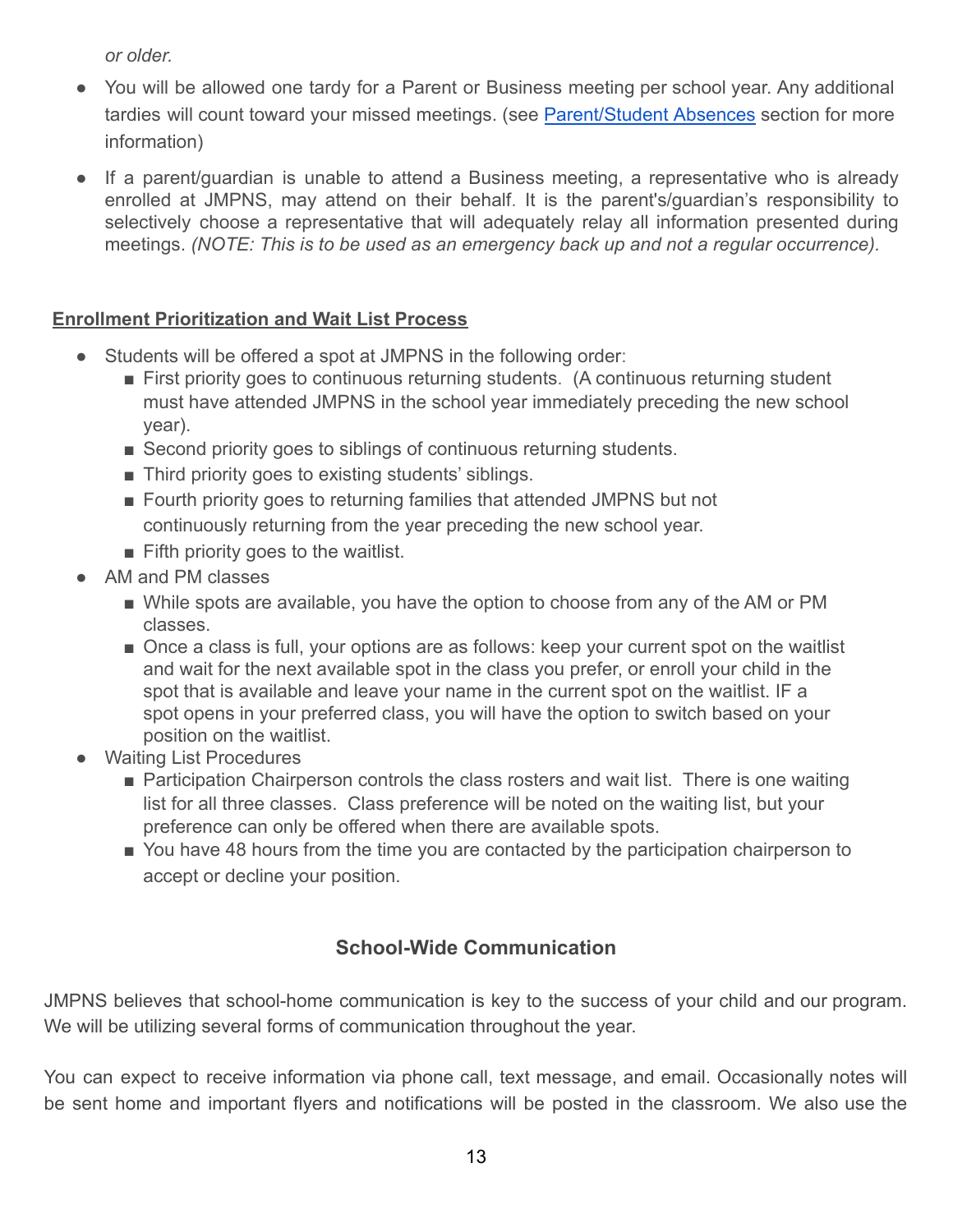school-wide Brightwheel system for billing, attendance, assessments, and parent messages. This system will also be used for emergency alerts, so please check the settings in your Brightwheel app to ensure that you are receiving notifications.

# **Finances**

<span id="page-14-0"></span>James Marshall Parent Nursery School is funded by your tuition, fundraising, and grant finding efforts. Tuition at JMPNS is based on a full school year and is divided into 9 equal installments (September through May). Tuition and fees are not prorated for family vacations, illness, holidays, or other school closures. From time to time, forces beyond our control may necessitate cancelling school. Such closures may occur due to events including, but not limited to, ill teachers when no substitute can be obtained, poor air quality, police action, earthquake, fire, flood, epidemic, natural disaster, or any other event beyond the control of JMPNS. While we break our annual tuition into monthly installments, it reflects the cost of running our school for the year. We are a cooperative community, and we all share the expense and responsibility to keep the program running. In the event of a cancelled school session, no refunds will be given for tuition already paid.

# <span id="page-14-1"></span>**Registration Fee**

- The 2021-2022 Registration Fee of \$100 plus a Materials/Extracurricular Fee of \$75 (both non-refundable) must be received upon your acceptance of a spot in the program.
	- Board of Directors members will have these fees waived.

### <span id="page-14-2"></span>**Monthly Tuition**

- Monthly tuition is as follows:
	- 2 Day Morning Class, \$185/month
	- Non-participating spots, \$285/month
	- 3 Day Morning Class, \$235/month
	- Non-participating spots, \$335/month
	- Afternoon Class, \$285/month
	- Non-participating spots, \$385/month
- Tuition is due and payable *on or before the first of each month.*
- Tuition received *after* the 10th of the month shall be considered delinquent and will incur a Delinquent Tuition Fine of \$20, plus the monthly tuition.
- When tuition is not paid by the 1st of the following month, unless other arrangements have been made with the Treasurer, the child will not be allowed to attend class. During this time, parents must continue their working parent obligations or the family will be dismissed. If tuition is not paid for two consecutive months, membership in the JMPNS will be terminated.
- Enrollment after the first of the month shall have that month's tuition prorated.
- Please contact the Treasurer or a Board Member to discuss payment options.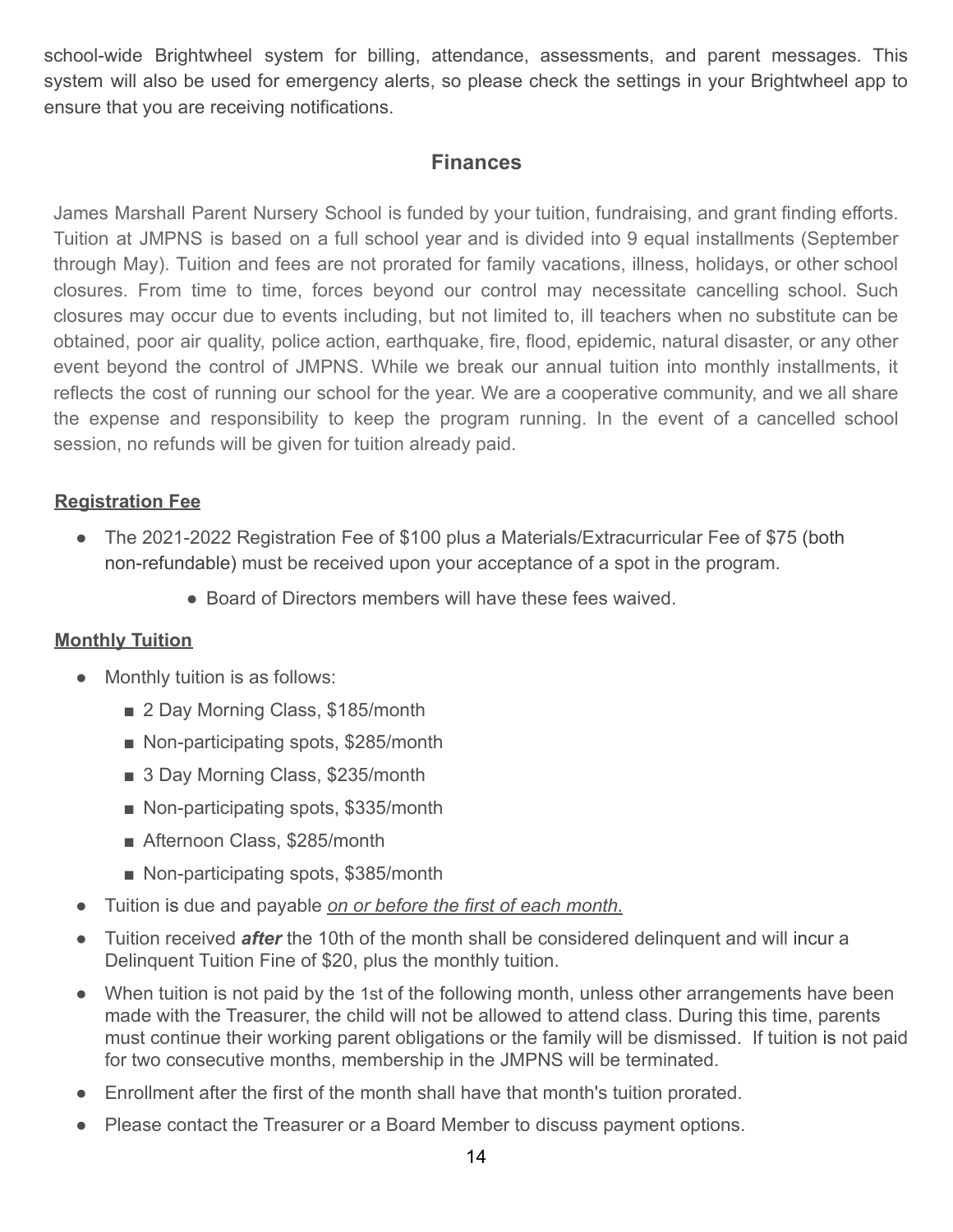- Board of Directors members will receive the following discounted tuition rate:
	- Treasurer, Participation Chair & Co-Chair, President \$60
	- Parties, Community Involvement- \$35
	- Field trip, Shopping, Fundraising, SVC \$25
	- Secretary, Committees \$15

# <span id="page-15-0"></span>**Substitute Fee**

- A Substitute Fee of \$20 per day is due in advance to another JMPNS working parent who works for you on your regularly scheduled workday, whether it be at school, a field trip, or a fundraiser.
- **● It is the working adult's responsibility to find and pay their substitute. A list of potential substitutes will be available in the classroom along with each person's contact information.**
- Working parents may make arrangements to trade workdays with another JMPNS working parent to avoid the Substitute Fee.

# <span id="page-15-1"></span>**Fines/Fees**

- **● Missed Workday Fine**
	- A Missed Workday Fine of \$50 (\$30 fine and \$20 Substitute Fee) results when a regularly scheduled working parent fails to arrive for their working day.

### **● Tardy Fine (Workday and Pick-up)**

- A Workday Tardy Fine of \$25 results when a working adult arrives 10 minutes late on their workday (no later than 8:40 a.m. for morning classes or 12:40 p.m. for the afternoon class) and has not called to inform the Director/Teacher that they will be late.
- A Pick-up Tardy Fine of \$25 results when a parent/guardian or person responsible for picking up a child after school arrives 10 minutes late (later than 11:25 a.m. for morning classes or 3:25 p.m for the afternoon class) and has not called to inform the Director/Teacher that they will be late.

# **Missed Business Meeting Fine**

■ Adults are allowed to miss one business meeting per year. The second missed meeting results in either making up time by completing work assigned by the director, or by paying a \$50 fine.

# **● Returned Check Fee**

■ A Returned Check Penalty of \$5 results when a check is returned to JMPNS (This is *in addition* to bank fees assessed to JMPNS. Bank fees are subject to change).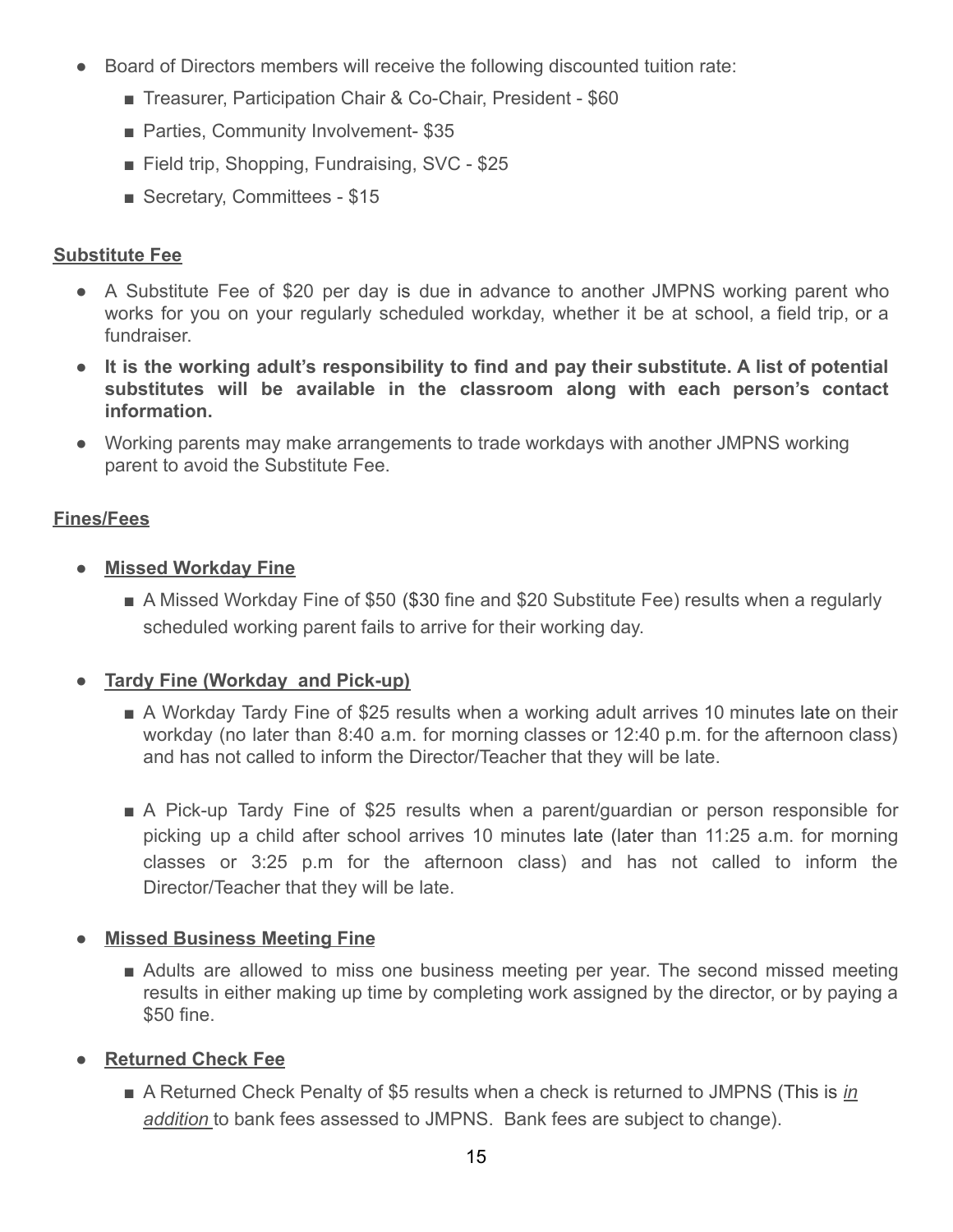*Note: Families will receive notice via email of fines incurred. After three fines have been issued and are unpaid, the student may not return to school until all fines are paid in full.*

# <span id="page-16-0"></span>**Fundraising**

• Some fundraising is mandatory, however a buy-out option will be offered at the start of the fundraising activity. Each family will be required to participate or buy-out of 2 (two) fundraisers over the course of the school year. Several opportunities will be presented and each family can choose the ones that suit them but must complete the mandatory two before the end of the year to remain in good standing.

### <span id="page-16-1"></span>**Financial Assistance**

- A Scholarship Fund shall be established for tuition and be administered at the discretion of the Board of Directors. Families in need of financial assistance due to unusual circumstances, please contact the Treasurer as soon as possible to apply for scholarship funding.
	- o Any member who would like to donate into or raise funds for a Scholarship Fund, please contact any Board Member.

# **Federal Tax ID#**

• JMPNS is a 501(c)(3) non-profit organization. For tax/donation purposes, our tax ID # is 94-3306638

<span id="page-16-2"></span>

| Registration                               | \$100 annually                          |
|--------------------------------------------|-----------------------------------------|
| Materials/Extracurricular Fee              | \$75 annually                           |
| <b>Monthly Tuition</b>                     | \$185-\$385 depending on class          |
| <b>Delinquent Tuition Fine</b>             | \$20                                    |
| <b>Substitute Fee</b>                      | \$20                                    |
| <b>Missed Workday Fine</b>                 | $$50$ (\$30 fine + \$20 substitute fee) |
| Tardy Fine (Workday and Pick-up)           | \$25                                    |
| <b>Returned Check Penalty</b>              | \$5 (plus fees assessed by bank)        |
| <b>Second Missed Business Meeting Fine</b> | \$50                                    |

### **Financial Summary**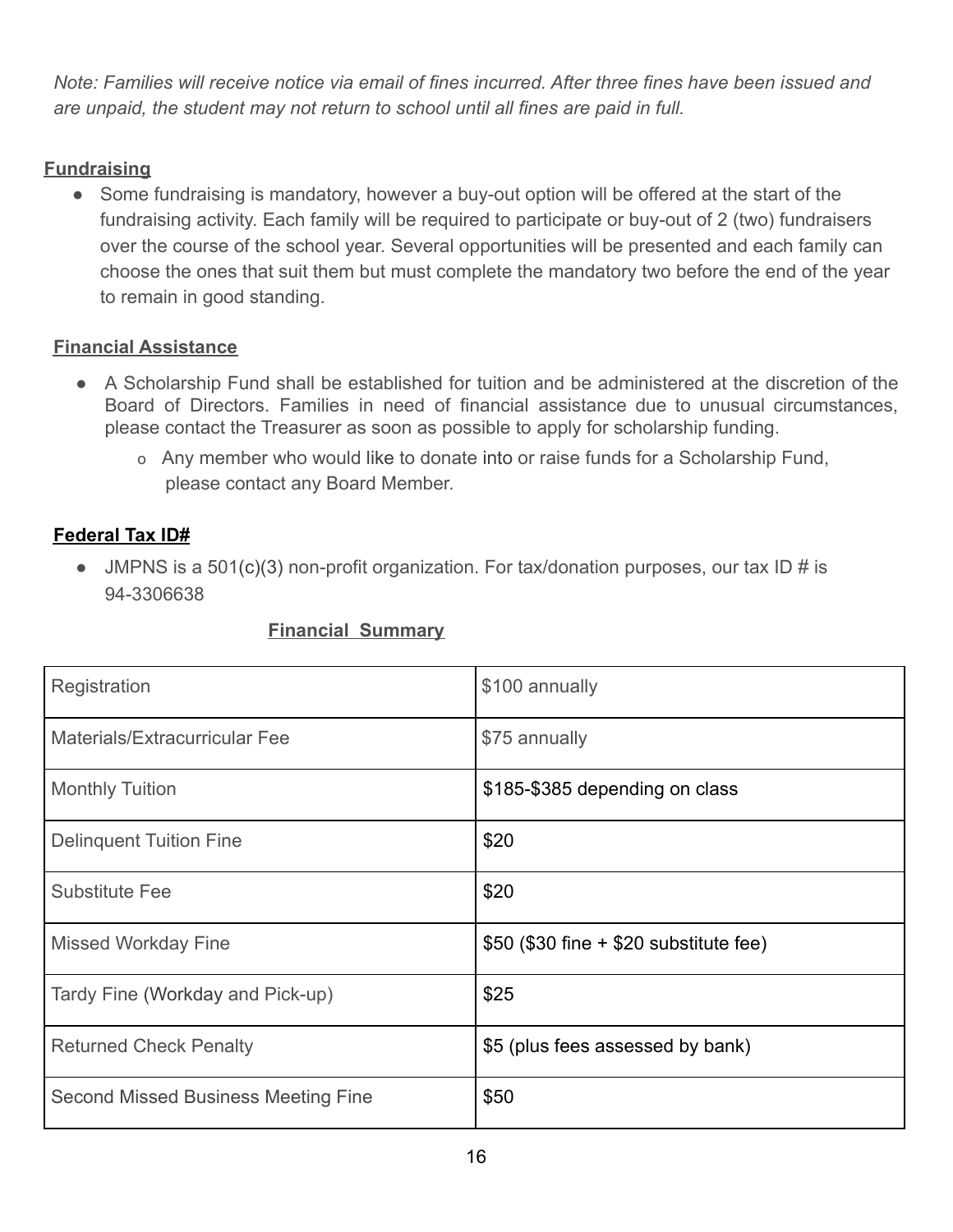# **Absences**

### <span id="page-17-1"></span><span id="page-17-0"></span>**Parent/Student Absences**

A 5:1 ratio of children to adults must be met in order for class to be held. Therefore, if you are a scheduled working adult and are going to be absent, you must find a substitute. Substitutes willing to work extra days at the nursery school are noted on the monthly job list. If no notice is given or arrangements for a substitute have not been made, the Missed Workday Fine will be assessed. Substitutes are to be used for unusual instances, not on a regular basis, and must be paid in advance by the scheduled working parent.

- No special notification is necessary for a child's absence.
- **Orientation and the three scheduled quarterly business meetings are** *mandatory.* You must attend the entire duration of the meeting. If you leave the meeting before dismissal, without prior approval, it will count as a missed meeting. One missed meeting per school year will be excused. The second business meeting missed must be made up by work assigned by the Director prior to the next Business Meeting, OR you can pay a fine of \$50
- A total of 7 education hours must be completed by each family before the end of the school year. Hours may be completed through attending the in person Caregiver Support Meetings, zoom meeting attendance, and completion of provided online reading, videos, and other resources.
- *A letter via certified mail will be sent to families after the 2nd missed Business meeting notifying them that they will be dismissed if one more meeting is missed.*
- If a third meeting is missed, the family membership will be terminated.
- You will be allowed one tardy for a Business meeting per school year. Any additional tardies will count toward your missed meetings.

### <span id="page-17-2"></span>**Family Leave**

- Family leave of absence may be taken for a period of six weeks, commencing either before or after the birth, adoption, or integration of a new child to the family. The time off must run concurrently. The working adult is excused from Business Meetings during this leave, but must make arrangements (and pay) for a substitute to work on the scheduled workday(s) during this time of leave.
- If the first day of family leave occurs at a time when school is not in session, the six weeks shall be counted from the date of birth, adoption, or integration.

### <span id="page-17-3"></span>**Classroom Grown-Up Illnesses**

• A working adult shall not attend school when ill. Remember, it is your responsibility to find a substitute and to pay the \$20 fee. Please see the Health and Wellness section for a complete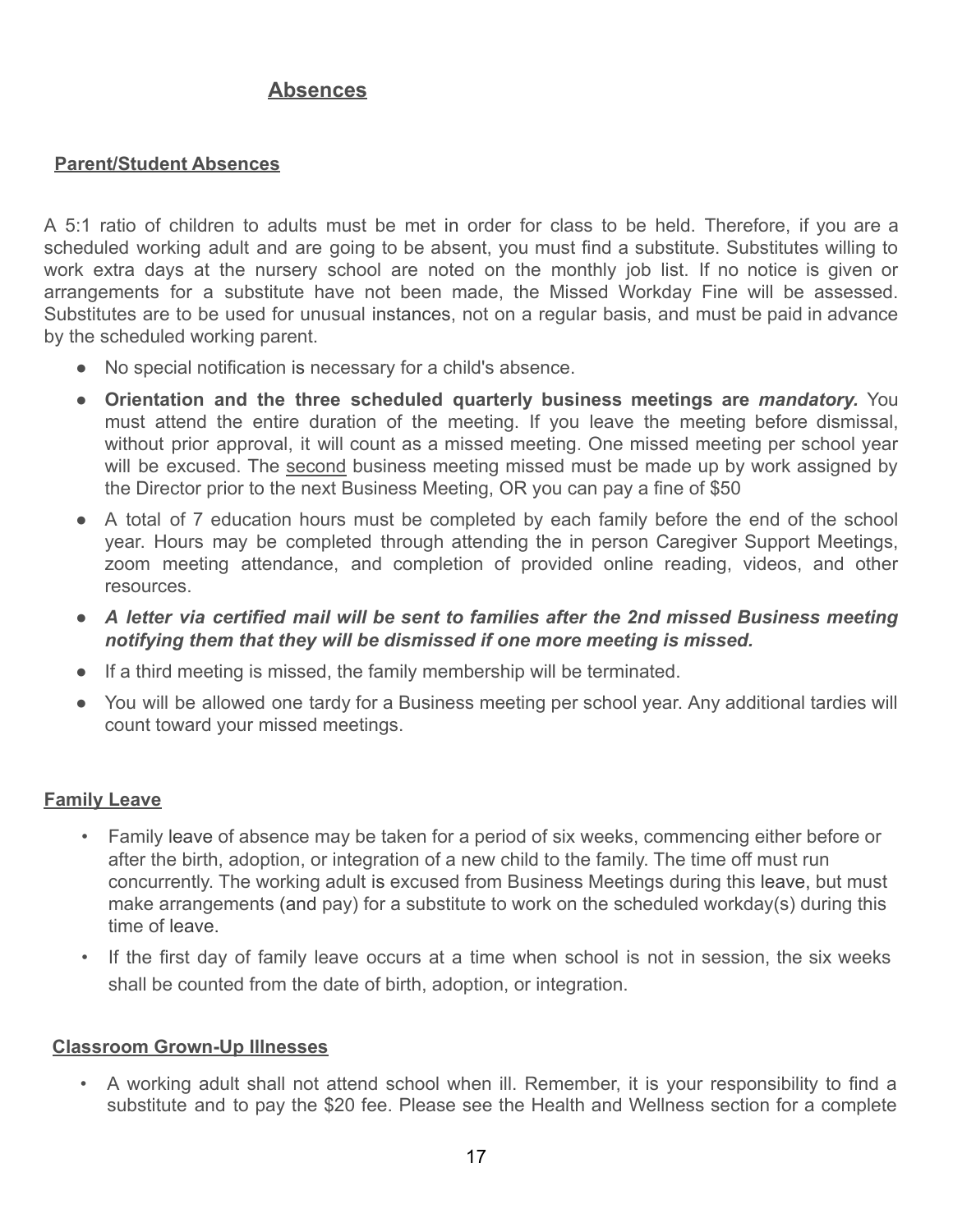list of symptoms and procedures related to illnesses.

# <span id="page-18-0"></span>**Resignation**

- Notice of intention to resign from the nursery school **must** be given directly to the Treasurer and Participation. There will be *no refunds for the current month unless a two-week notice is given to both Treasurer and Participation.*
- Parents dismissed for noncompliance of JMPNS handbook policies and procedures will not receive a refund.

# **Field Trips**

# <span id="page-18-1"></span>**Guidelines**

- Field trip costs will be covered for the enrolled child and one adult (these costs are funded by the Materials fees collected at the beginning of the year). Payments needed for other attending adults and siblings will be the responsibility of the family.
- It is beneficial to all members that sign-up and payment is timely. JMPNS often receives discounted rates for large groups when booked in advance. Organizations require final headcount and payments prior to the day of the event.
- All money is non-refundable.
- **If payment is not received by the deadline then both parent/child will be responsible for paying non-discounted rate at the venue.**
- Field trip days may affect regularly scheduled classroom hours. This allows for teachers to join us and participate in the field trip as well. Attendance for field trips is not mandatory.
- Families should provide sack lunches or snacks for their child when appropriate.
- **●** Travel to and from field trip destinations is the responsibility of the parent/guardian of each child. JMPNS does not provide transportation. Each parent/guardian is responsible for the safety, well-being and behavior of their child at the field trip location. This includes siblings.

# **Health and Welfare Procedures**

# <span id="page-18-3"></span><span id="page-18-2"></span>**Emergency Cards**

- Parents and guardians are required by law to provide to the school emergency contact information at the beginning of each new school year and as information changes. It is imperative that the school be able to reach you in case your child is sick or injured. In addition to a home telephone number, it is important that at least two additional telephone numbers are listed in case of an emergency.
- **● WE REQUEST THAT PARENTS INFORM US IMMEDIATELY WHEN YOUR TELEPHONE NUMBER OR ANY EMERGENCY NUMBERS CHANGE.**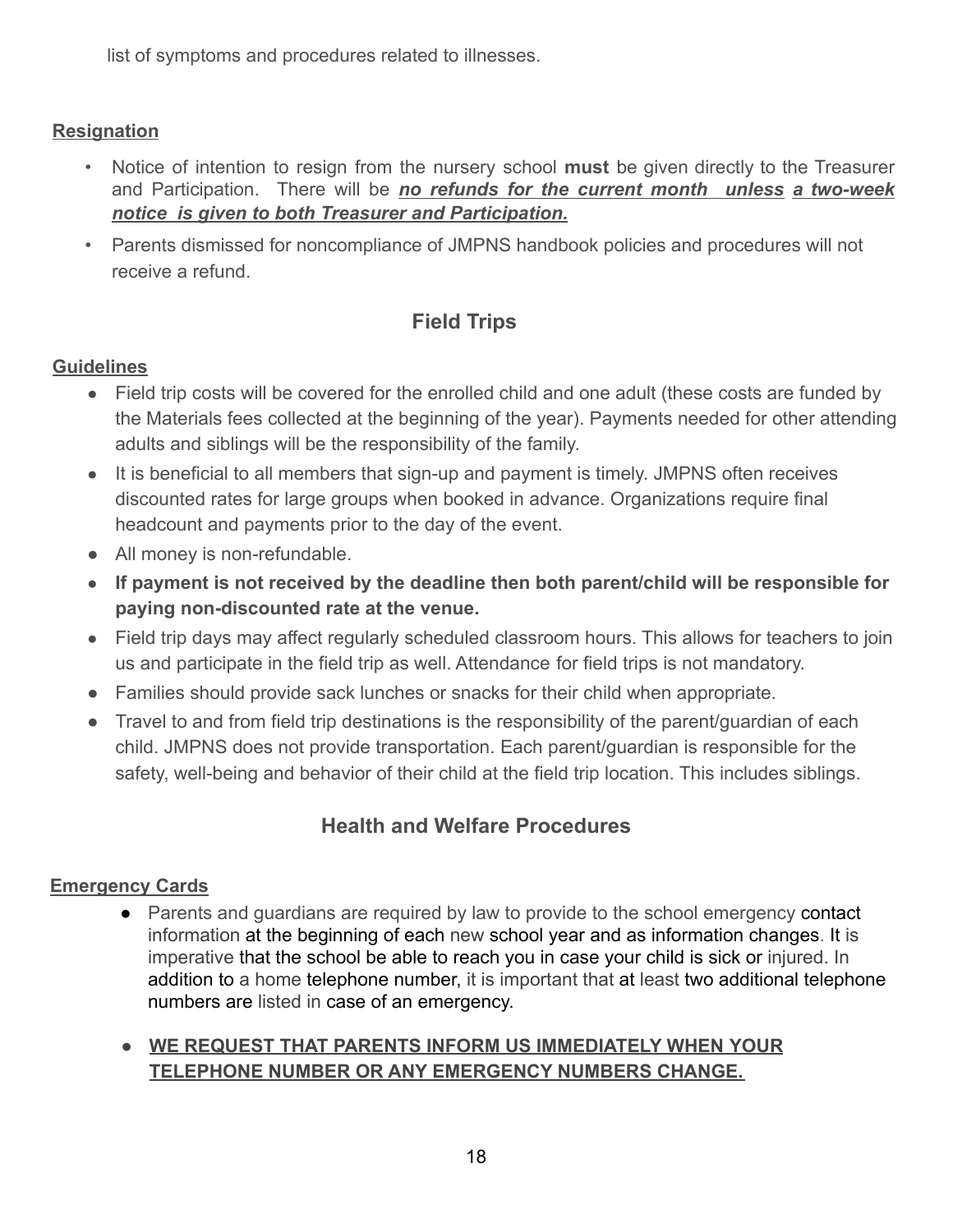### <span id="page-19-0"></span>**Accidents**

- If your child is seriously injured at school, we will make him or her comfortable and then call you immediately. In case of an accident requiring the services of a doctor, every attempt will be made to contact you before your child is taken to receive help. For this reason, **WE REQUEST THAT PARENTS INFORM US IMMEDIATELY WHEN YOUR TELEPHONE NUMBER OR ANY EMERGENCY NUMBERS CHANGE.**
- If you are a working parent and/or substitute for a fellow working parent and experience an accident involving a child please fill out the accident report form in the accident binder located in the classroom on the black shelves behind the Teacher's desk and inform the Teacher right away.
	- A child and/or caregiver shall not attend school when ill. The Director/Teacher will notify the parent/guardian or emergency person listed on the emergency form in the event a child becomes ill at school. It is imperative that the parent/guardian provides the name(s) of persons available during school hours for such instances. It is the parent or guardian's responsibility to provide transportation home for the ill child. Any child showing the following symptoms of illness must be kept at home:
	- o Diarrhea or vomiting within past 24 hours
	- o Fever greater than 100 degrees within past 24 hours
	- o Productive cough
	- o Strep or Staph infection on antibiotics less than 48 hours
	- o Head lice, pink eye, or other communicable disease
	- o Chicken pox until scabs healed over for 3 days

### <span id="page-19-1"></span>**COVID-19**

- Children who develop symptoms at home (fever, cough, shortness of breath) must NOT come to school.
	- You are encouraged to have your child tested as soon as possible.
	- If test is negative, present that test to the director upon your return to school.
	- If test is positive, child must remain in isolation for two weeks and may only return to school with medical clearance.
- In the event that a child begins to display symptoms of COVID-19 while at school (fever over 100.4, cough, shortness of breath) the child will be isolated to the best of our ability and a parent or emergency contact will be called right away.
	- An authorized adult must pick up the child as soon as possible once symptoms have been identified.
	- The child will be required to wear a mask once symptoms have been identified and until they are picked up from school
	- If at any point the director or staff feels it is necessary, 911 will be called to care for the child.
	- Child must have negative test results to return back to school.

■ If a child or working parent tests positive for COVID-19, the family MUST notify the director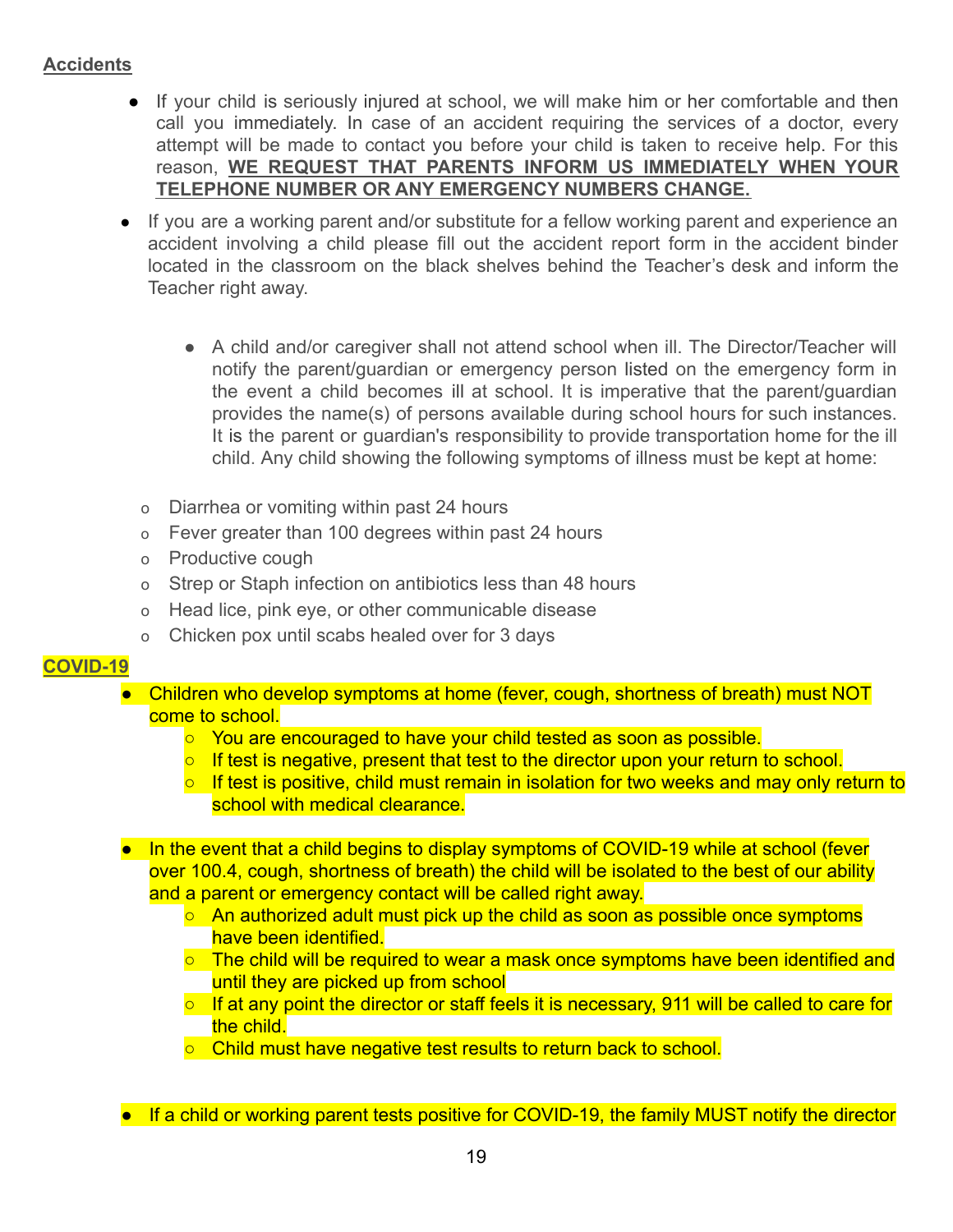### immediately. If they have attended within the last two weeks, the following steps will then be taken:

- Classes will be suspended immediately. If children are in the classroom upon notification, parents will be called to pick them up right away and the school will be closed.
- All families will be notified via email and text/Brightwheel message of the possible exposure. JMPNS will maintain all privacy rights during notifications.
- Director will also notify county and local health departments as mandated by licensing.
- School will remain closed for two weeks as staff and families quarantine/isolate.
- $\circ$  Children and working families in the cohort with the positive case must show a negative test dated within three days of return after the two week isolation period.
- Staff must also show negative test result dated within three days of return after two week isolation.
- If a member of a child's household, but not a working parent, is tested positive for COVID-19, the child and working parent must not return back to school for two weeks after the date of the test. They must also have their own negative test results dated within three days of the end of the two week isolation period to return to school.

### **Pediculosis (Head Lice)**

● We recognize that head lice infestations among students require treatment but do not pose a risk of transmitting disease. If a student is found with active, adult head lice, the parents of that child will be notified and asked to pick the child up as soon as possible. The parents will be informed that the student will be checked upon return to school the next day and allowed to remain in school if no active head lice are detected. When it is determined that one or more students in the program are infested with head lice, the Director/Teacher may, at her discretion, notify parents and provide them with information about the detection and treatment of head lice. We will maintain the privacy of students identified as having head lice to the best of our ability.

### <span id="page-20-0"></span>**Allergies**

● Make teacher aware of any allergies your child has and provide a picture of your child to be posted in the classroom with their allergy information.

### <span id="page-20-1"></span>**Nut-Free Policy**

**JMPNS is a tree nut and peanut-free school**. Please send only nut-free snacks with your child. Our goal is not to create a sterile environment, but to minimize life-threatening allergy exposure.

# **Snack Time**

● Please do not send drinks or water bottles to school with your child. Water will be provided on the tables in pitchers. Pouring from a child-sized pitcher into a small cup will enhance hand/eye coordination, bilateral coordination, and depth perception. \*Don't worry about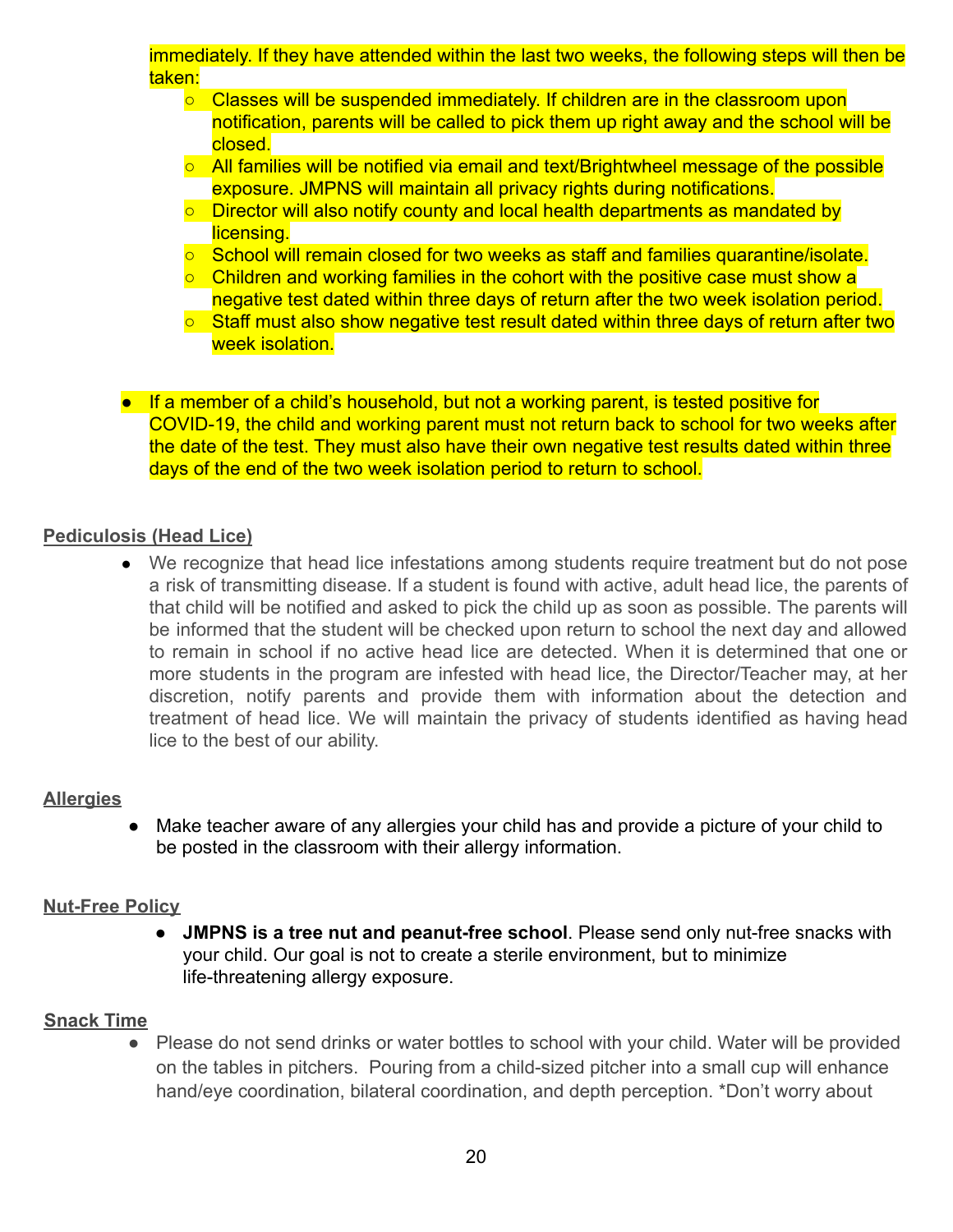spills. It's only water.

- We will spend time throughout the year discussing healthy foods and making good choices with our bodies. To support these ideas we ask that no candy or soda be included in snacks, and that cookies, cakes, fruit snacks, and other sugar-full items be limited. There will be treats from time to time for birthdays or celebrations but we ask that those sweets be the exception, not the norm.
- Along the lines of making healthy choices, we will be asking the children to listen to their bodies (being self-aware) to determine when they are done eating. They will not be required to finish everything in their snack, and will not be stopped if they want to stay and finish after others have left because they are still hungry. Please pack them a reasonable amount of food (somewhere between just an apple and a five course lunch) and be prepared if some days they do not eat the way you expected them to.
- Children will be required to at least try to open any containers or packages on their own before a grown up helps them. Pinching and pulling apart containers and packaging is great for small muscle development.
- We are a diverse school family and some of us have food allergies and restrictions. For this reason, children will not be allowed to share food at the snack table.
- WE ARE A NUT FREE SCHOOL! This includes peanuts and tree nuts (almonds, walnuts, pine nuts, etc). Please be very careful when packing granola bars, snack mixes, and dairy substitutes.
- One of the biggest areas we can work on at the snack table is our communication and language skills. As a parent, you will be provided with prompts for discussions with the children. Ask questions, share ideas, and promote conversation only when needed. Do not interrupt the organic socialization that may be occuring, but be prepared in case someone needs support in being drawn into the discussion.
- Working parents may eat snack, too! Feel free to bring something on your work day- just be sure to adhere to the same guidelines stated above.

# **Fire Drill Procedure**

<span id="page-21-0"></span>**Bell Goes Off..... OUTSIDE PARENT** Go to the door leading to play yard. Say to children: "Line up and follow me." Proceed outside to gate & follow fence to front of school

### **SNACK PARENT**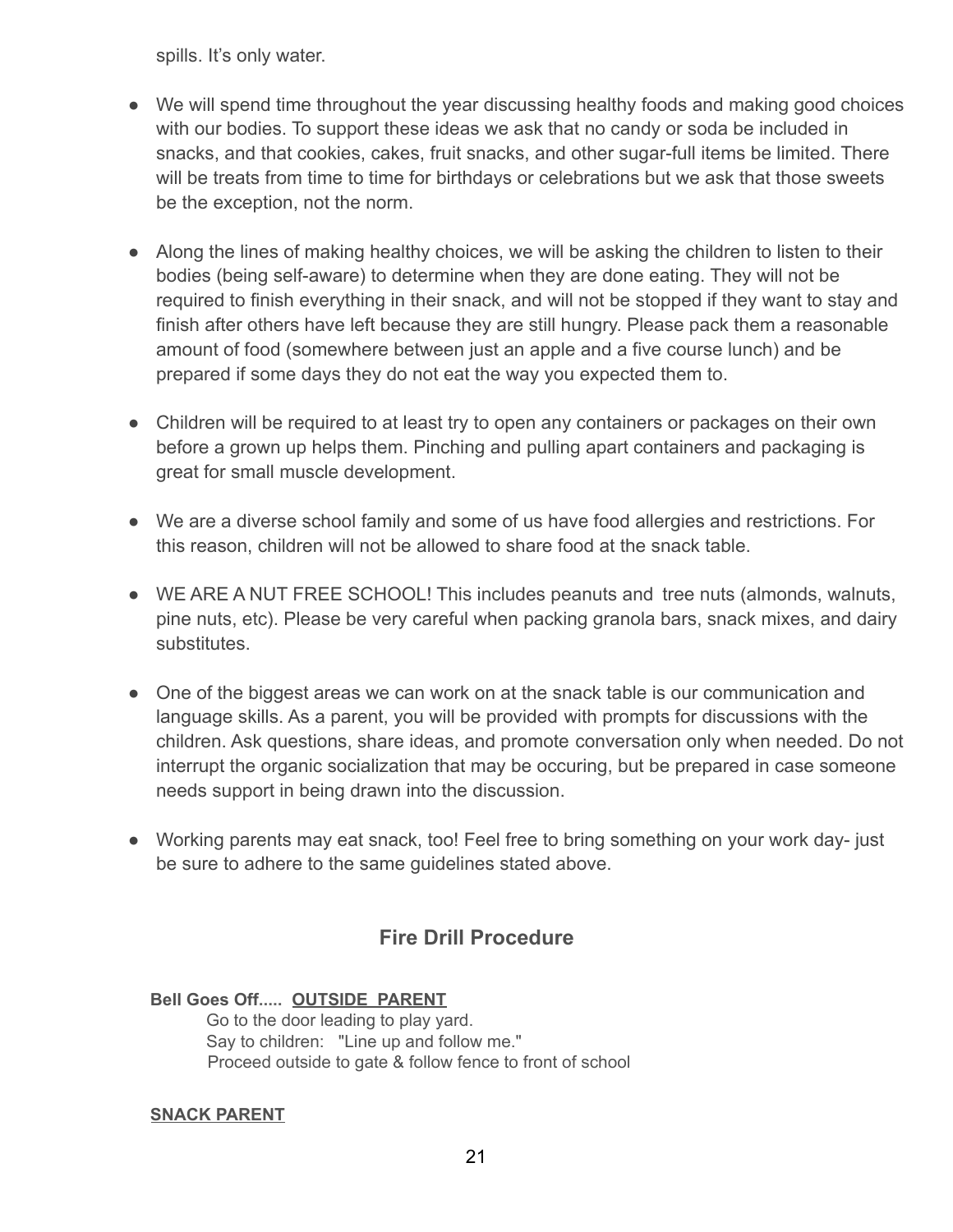Get First Aid Kit and Emergency Management Guide Join Art and Easel Parents in line, every 5 children

### **ART & EASEL PARENTS**

Fall in line every FIVE children. Make sure ALL children leave the room

### **SPECIAL PROJECTS PARENT**

Get EMERGENCY INFORMATION BINDER and sign-in sheet. Proceed outside & give them to teacher.

### **WHILE OUTSIDE**

**"NO TALKING"** by children or parents.

Stand quietly and wait for directions.

**NOTE:** The Fire Drill Procedures are also noted on the back of each job duty card located in the front pocket of every working parent's apron.

# **School Rules and Behavior Expectations**

### <span id="page-22-0"></span>**School Rules**

- *Cell phones must be silenced during meetings and classroom time.* Use discretion with personal telephone calls from the school telephone.
- Smoking is not allowed anywhere on school grounds at any time.
- Adults waiting in the classroom to pick up children should refrain from talking with other waiting parents and disrupting the class. If the Director/Teacher is instructing students, please converse outside.
- Corporal punishment or physical force such as spanking (even for your own child) is not allowed at preschool. Also, the law prohibits it!
- All injuries and developed illnesses must be reported to the Director/Teacher and recorded in the Incident Log located inside the classroom.
- Siblings are not allowed to attend during the parent's work day. Other arrangements will need to be made for both younger and older siblings.
- Parents may visit the classroom on non-working days, but will not be allowed to remain in the classroom on a daily basis.
- If it is your work day and you are 15 minutes or more late, you will have to make that time up in the classroom assisting the teachers **and a tardy fine will apply.**
- Avoid discussing children in their presence. When problems arise, ask the Director/Teacher to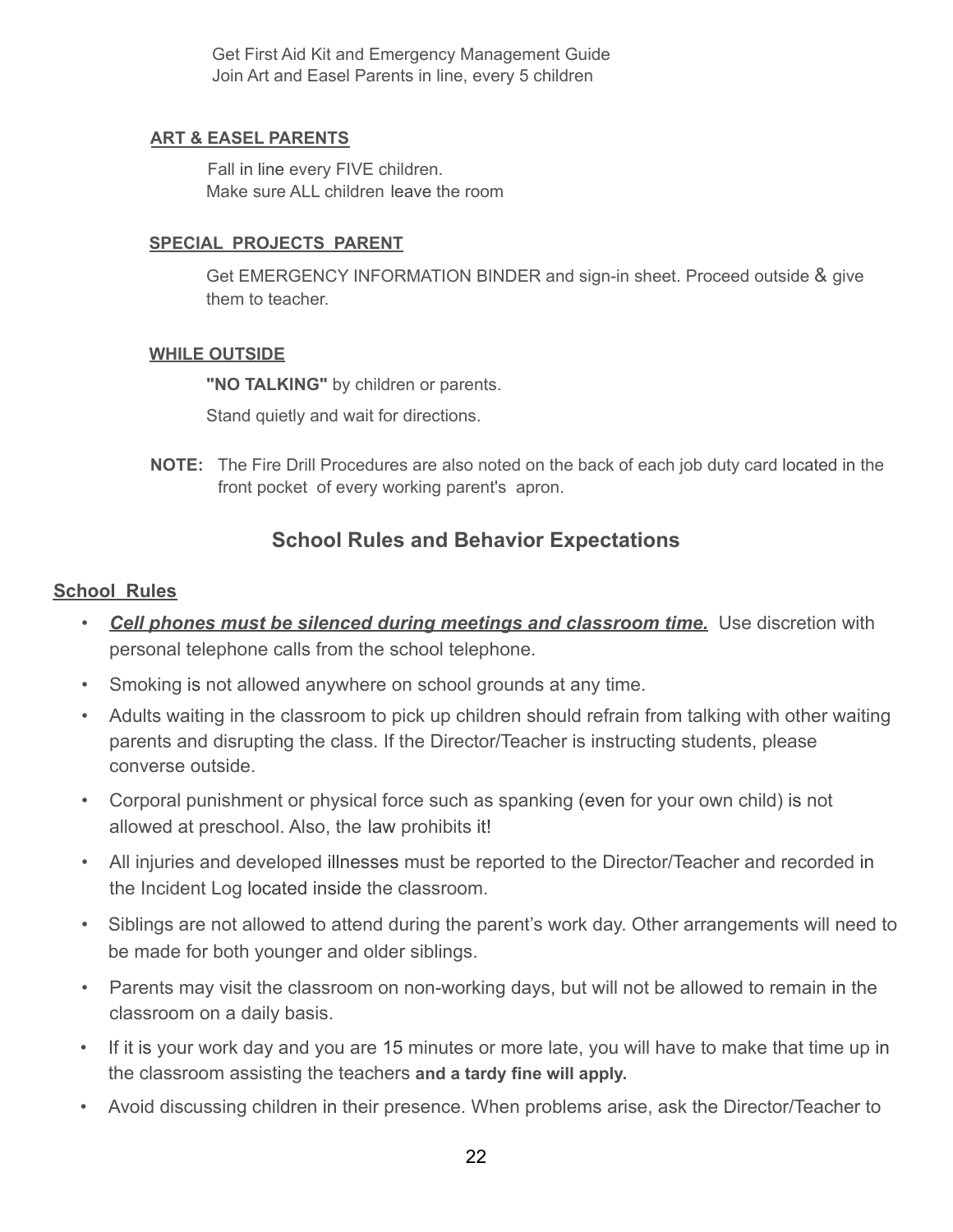step aside for a private consultation.

# **Behavior Expectations**

- Children and adults are expected to be kind, considerate, and respectful of each other.
- The classroom and play equipment is to be treated with respect.
- Loud voices are fine outside; inside (quiet) voices should be used in the classroom.
- Adults should use positive disciplinary statements such as "please walk," instead of "don't run." Often stating the rule or redirecting a child to a new activity will be sufficient. When misbehavior continues, brief time-aways can be effective in giving children time to regain self-control.
- A child who hits an adult in anger will immediately be taken to the Director and a parent may be called to pick up the child. The Director/Teacher will have discretion in dealing with other discipline problems. A possible consequence of continued discipline problems is that a parent is called to pick up the child.
- At the beginning of the year, the Parent Education classes will cover how parents in the classroom can support the Teacher in the following Disciplinary Policy:
	- REDIRECTION: Positive methods will be used to redirect a child's unwanted behavior into more acceptable modes of interacting with their peers.
	- CONFLICT RESOLUTION: This is a technique used by our teachers to help our young students learn the skills to resolve conflicts independently. The techniques teach the children good self-concepts, while helping them grow in social awareness, acquire communication skills and develop respect and empathy for others.
	- SEPARATING a child from the group for a short period of time (Parents may be contacted at this time)
	- ONGOING UNWANTED BEHAVIOR: If the unwanted behavior continues to be an ongoing experience week to week, documentation of the misbehavior will be kept by the teacher. The teacher will then have a conference with the parents. If the unwanted behavior is a safety threat to other students in the class, the parent will be asked to stay in the classroom to assist in redirecting their child's behavior. If the unwanted behavior is merely a disturbance, the parent may be asked to stay in the classroom and/or to work on positive reinforcement at home. The teacher will consult with the parents on an ongoing basis about the child's progress.

# **Responsibilities: Working Parents**

# <span id="page-23-0"></span>**Responsibilities- Working parents**

- Must be at school 15 minutes early for their workday and stay 15 minutes after school dismisses (see Daily Class Schedule).
- Must arrange for a substitute-working parent, when necessary. The scheduled working parent is responsible for paying the Substitute Fee and Tardy Fine if applicable.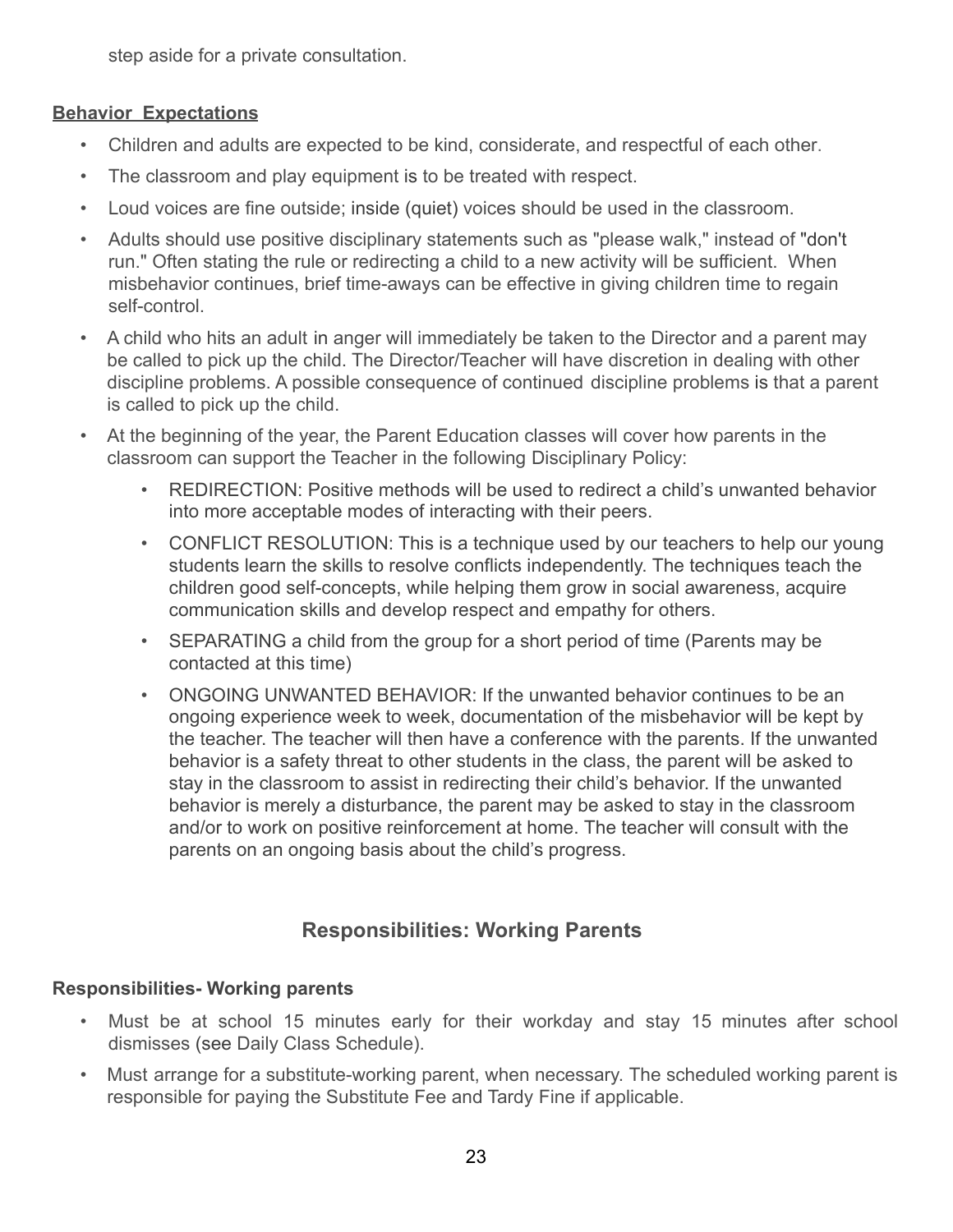- Must come to school prepared for their regularly assigned working parent duty which is scheduled and rotated by the Participation Chair.
- Wear the appropriate apron on your workday so the Director/Teacher and children will know who is in charge of each area. You must sign in on the appropriate sheet provided in the classroom on your work day. Job duty cards are located in the pocket of each job apron.
- Must put the classroom in order for the next session before they leave.
- When you are in charge of an area, you should permit only what you feel is safe. If you feel something is dangerous, discuss it with the Director/Teacher.
- Adults should stand or sit separately in the yard and classroom in such a way as to observe most of the children at all times (usually with your back to the wall or fence). Always watch the children. Except for taking photos of the children, PARENTS SHOULD NOT USE THEIR CELLPHONES WHILE SUPERVISING THE CHILDREN.
- **Parents are Assistant Teachers and need to be involved with the children during class time.** Use this time to interact with the children and to facilitate learning. Sit at the tables and talk with them at eye level. Ask open-ended questions! This encourages the development of self-esteem and language skills in the child.
- The children's creative projects need to be treated with respect. Make every effort to spell the names correctly. Resist the urge to "fix it" or make it better. The art belongs to them, not you. (Check cubbies or wall near the calendar for correct spelling of students' names).
- Every working parent is required to receive certification through the Department of Pesticide Regulation, in compliance with the Healthy Schools Act, in order to clean and disinfect in the classroom.

### **Cleaning/disinfecting Procedures:**

- Thoroughly clean surface of table or toy with the cleaning solution provided. Once clean, spray with bleach solution and allow to sit for 5 minutes. Rinse surface with a wet rag or in running water and allow to air dry.
- All cleaning solutions and spray bottles are labeled with contents and directions for use.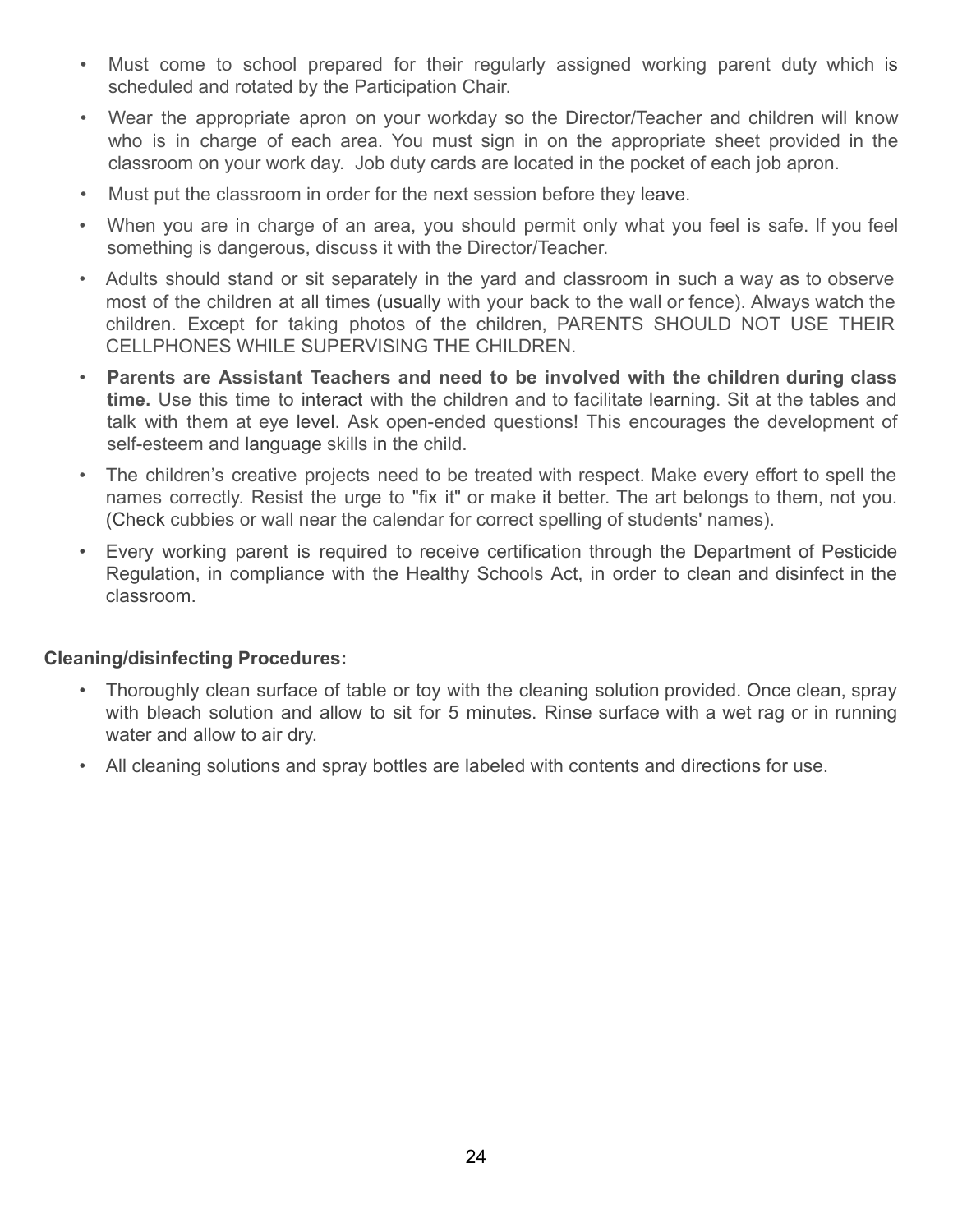# **Duties of the Board of Directors**

# <span id="page-25-1"></span><span id="page-25-0"></span>**President**

- Presides over all Board meetings, creates agenda, sets time and place with input from other Board members
- Co-signs checks
- Signs official documentation (licensing, IRS, tax forms, etc.) as representative of the corporation of James Marshall Parent Nursery School
- Oversees Payroll in conjunction with Treasurer ensuring compliance with EDD, IRS, FTB, Etc.
- Supports and serves as a check-in for other Board positions and their duties and responsibilities
- Plans and executes the Santa Store in December (if the Board agrees to host the event)
- Serves as point of contact for Membership complaints, concerns, and questions
- Leads the Orientation Meeting at the start of each school year
- Presides at all Business Meetings and creates the agenda
- Acts as point of contact with Washington Unified School District, signs the annual lease agreement as the agent of JMPNS, submits annual meeting dates to WUSD's MOT department, contacts WUSD when repairs are needed, and otherwise communicates with District representatives when necessary

# <span id="page-25-2"></span>**1st Vice-President (Field Trips)**

- Acts in the absence of the President
- Plans field trips, 1-2 per month for the entire school year, confirming ideas with the Teacher before finalizing
- Organizes field trips, including remitting payment to location staff when required
- Co-signs checks
- Supports other Board positions when needed

# <span id="page-25-3"></span>**2nd Vice-President (Shopper)**

- Responsible for keeping a complete, updated inventory of daily supplies used by the school as well as filling special requests by the Teacher
- Work with the Party Chairperson, Fundraising Chairperson, and the Teacher to purchase all supplies needed for special events such as parties, picnics, fundraisers, etc.
- Responsible for purchasing supplies from a variety of sources such as wholesale stores, retail chains, and online
- Maintains a running list of resources for supplies to aid in future purchase of same items
- Is responsible for the use and safety of a school debit card

# <span id="page-25-4"></span>**3rd Vice-President (Fundraising)**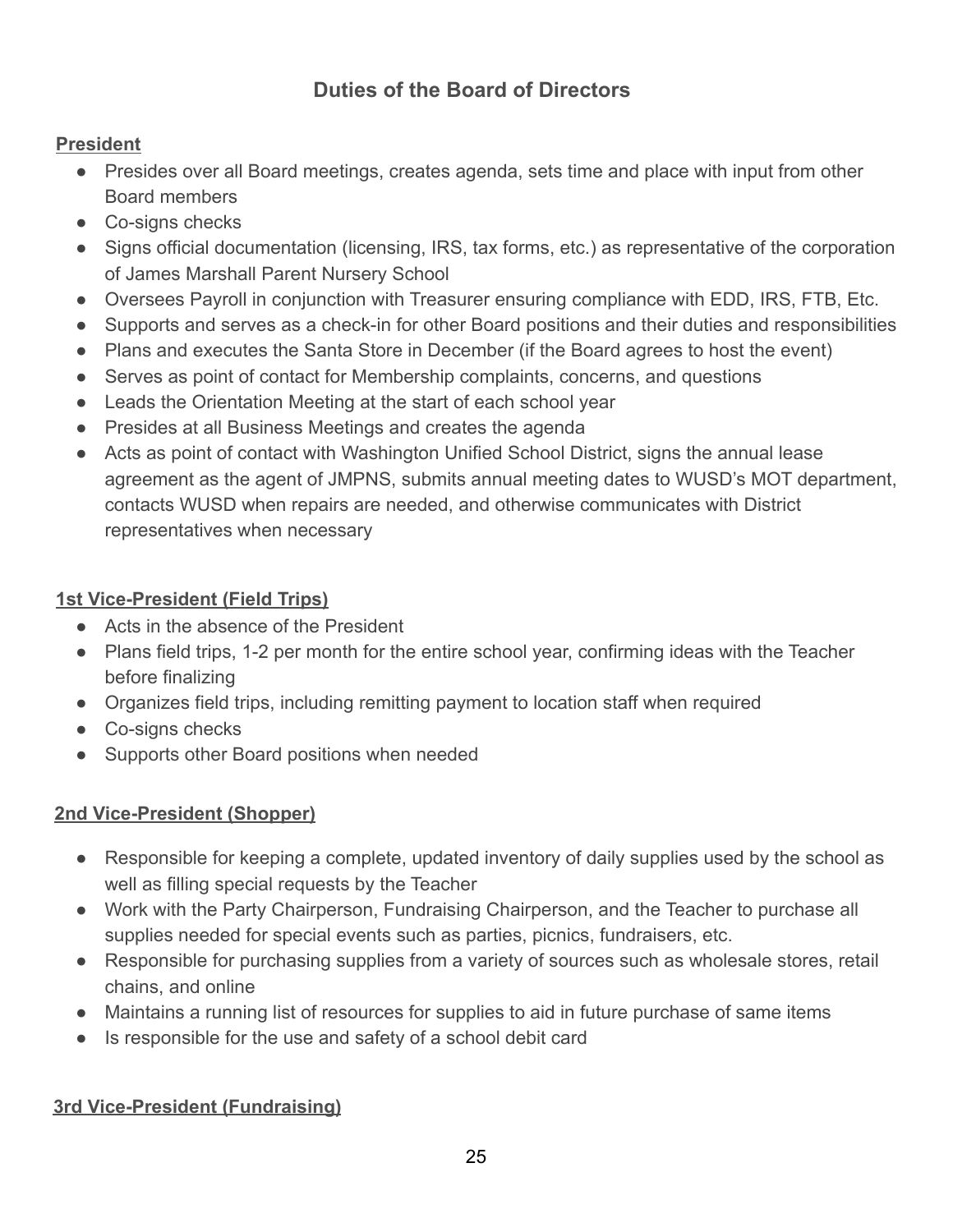- Maintains records of all donations and gifts
- Initiates and serves as general chairperson of all fundraising activities, including planning fundraising events throughout the year, disseminating information to the membership regarding fundraisers, and coordinating the Fundraising Committee to execute those projects
- Responsible for Fundraising correspondence
- Works with the Treasurer to ensure that all financial obligations of fundraisers are paid in full and on time
- Works with the Treasurer and the Teacher to determine fundraising needs throughout the year

# <span id="page-26-0"></span>**4th Vice-President (Parties)**

- Oversee and organize JMPNS annual parties, including seasonal parties and the end of the year graduation celebration
- Coordinate, advise, and work with all parents assigned to the Party Committee, including them in planning and executing all party events
- Work with Fundraising Chairperson to coordinate money raising efforts into party plans when appropriate
- Is responsible for the security of a school debit card

# <span id="page-26-1"></span>**5th Vice-President (Community Involvement)**

- Represent JMPNS in West Sacramento, in coordination with the President and the Teacher, by attending School Board, City Council, or other community meetings as needed
- Maintain our membership with the West Sacramento Chamber of Commerce by submitting annual fees and representing JMPNS at WSCC events whenever possible
- Coordinate any city/community projects in which the school participates
- Coordinate the annual holiday charitable project and other charitable activities, as decided by the Board of Directors
- Responsible for sending out written invitations for school functions to any Washington Unified School District or City officials decided upon by the Executive Board

### <span id="page-26-2"></span>**Secretary**

- Maintains all correspondence of the school
- Records the minutes of all meetings of the school and all meetings of the Board of Directors
- Responsible for notifying members of schedule changes
- Posts minutes of business meeting on bulletin board within one week of the meeting

# <span id="page-26-3"></span>**Treasurer**

- Custodian of all funds collected by the school or its members
- Maintain caregiver fees added in the Brightwheel system, including:
	- Monthly tuition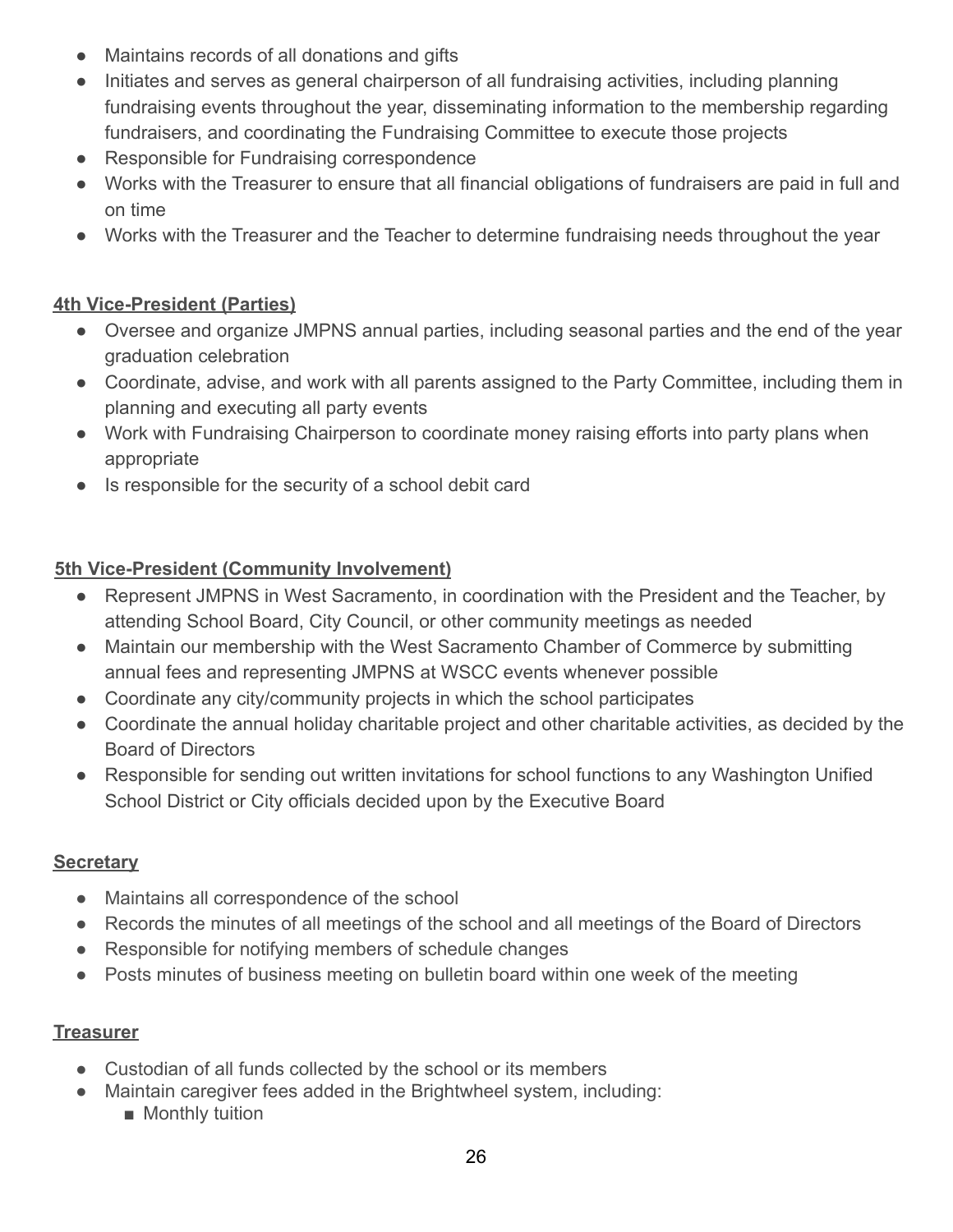- Additional fees for such things as T-shirt purchases and Santa Store fees
- Late fees and no-show fees (Participation Chair/Co-Chair will alert the Treasurer to add these fees)
- Receive the monthly Treasurer's Report from the Bookkeeper, review it for any issues/inaccuracies, and present it to the board for approval as well as to the general membership during quarterly Business Meetings
- Maintain all receipts and financial records for the school year in which they served
- Ensure all financial forms are completed correctly
- Maintain and manage the cashbox and receipts, including when the cashbox is used for school parties or other events
- Check the Post Office box weekly and deliver mail to the classroom
- Co-signs checks

# <span id="page-27-0"></span>**Participation Chairperson & Co-Chairperson**

- Maintains the working parent schedule and makes any changes needed throughout the year of working parent days or duties
- Keeps records of both daytime and evening class participation
- Provides the membership with an updated participation list and calendar monthly
- Responsible for future enrollment list and enrolling new students as needed throughout the year and for the coming school year
- Processes and files registration paperwork for each enrolled family
- Returns phone calls and emails from prospective families, setting up tour times when requested
- Works with the Teacher and the rest of the Board in organizing and executing open houses and other promotional events
- Informs the membership of any policy changes throughout the year
- Co-signs checks

# <span id="page-27-1"></span>**Sacramento Valley Council (SVC) Representative**

- Promotes the cooperative effort through communication with other cooperative nursery schools
- Attends Sacramento Valley Council meetings along with the Teacher
- Reports information from these meetings to the JMPNS Board of Directors and the membership at meeting nights
- Responsible for the disbursement of all printed materials coming from SVC and the California Council of Parent Participation Nursery Schools (CCPNS) to members of JMPNS
- Helps promote CCPPNS Annual Convention and other educational events connected to SVC or CCPPNS within the membership

# <span id="page-27-2"></span>**Committee Oversight**

- Work with given technology to assign parents to committees
- Ensure each parent has an understanding of their committee assignment and their expected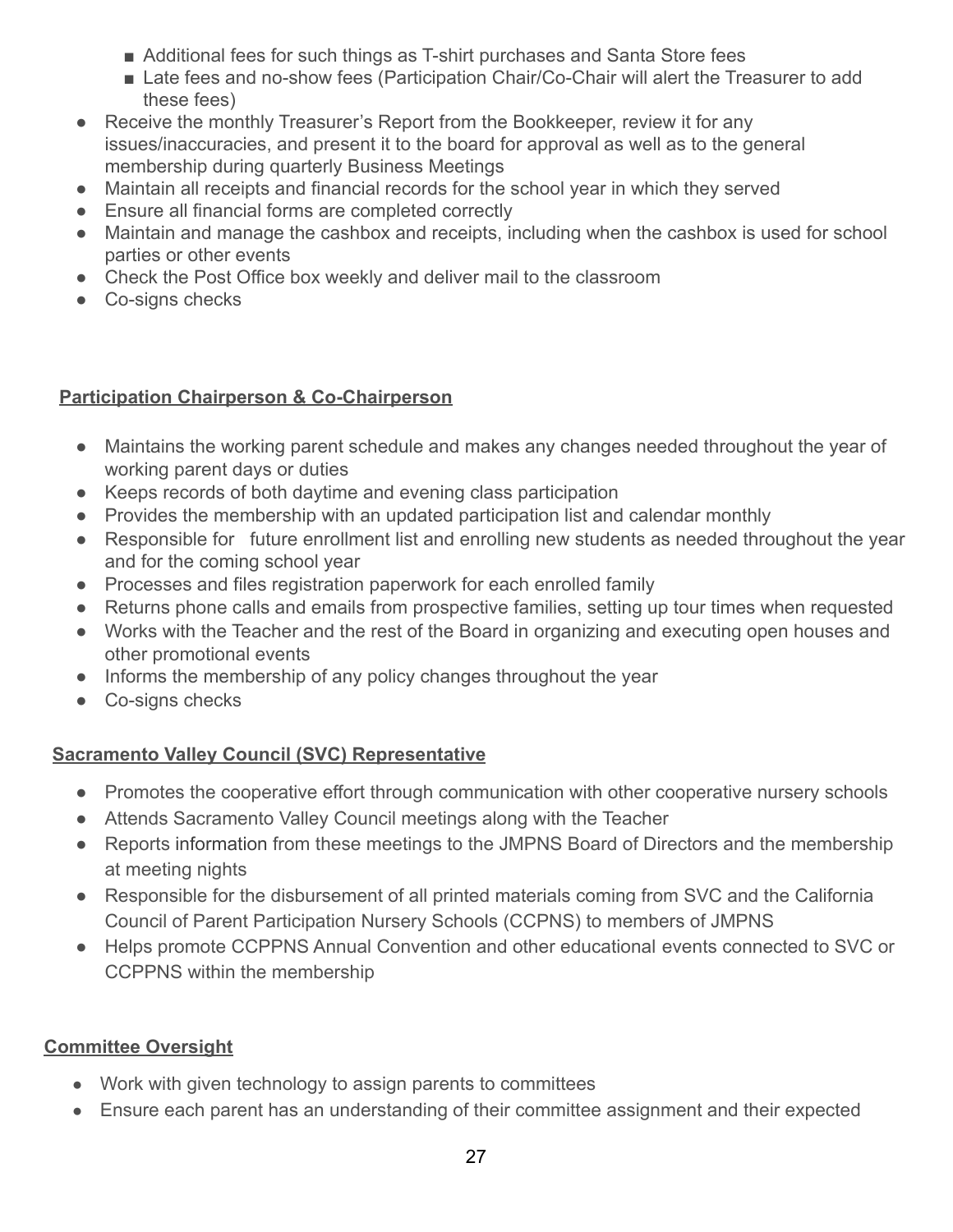duties

- Check in with committees on a monthly basis to ensure all parents are participating
- Maintain list of needed committees and number of members for each committee according to the needs of the school

# **Bookkeeper (non-voting member)**

- Help to create and maintain JMPNS Budget and projections, including running records of tuition and tuition projections
- Give a monthly report of the accounts and running budget balances and produce a Treasurer's Report for the JMPNS Treasurer to present to the board each month
- Run and maintain Payroll and employee benefits
- Review and manage all insurance policies for the school
- Pay all invoices due for JMPNS and send receipts to the Treasurer including timely payment of rent. In charge of payments for all rentals and leases, e.g. storage shed, copier, etc.
- Issue approved reimbursements or refunds given by treasurer
- Prepare all non-profit tax documentation every school year
- Will be available to attend but not be a voting member on the JMPNS Board
- Ensure financial compliance as a non-profit
- Review Treasurer's records and Brightwheel transactions at least quarterly
- Take on other financial responsibilities as needed and help oversee the transition of Treasurers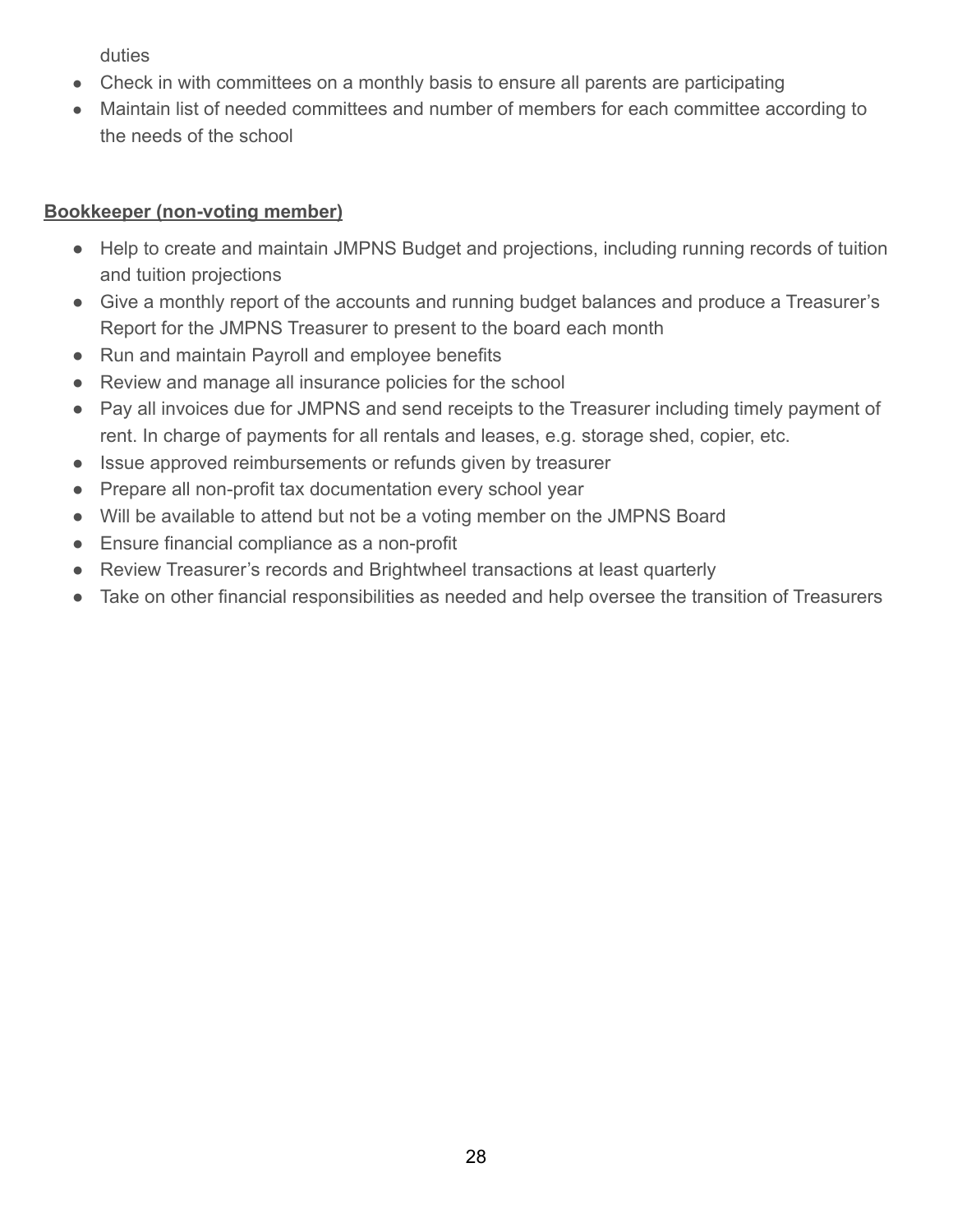# $\mathsf{P}\mathsf{I}$

# <span id="page-29-0"></span>**NOTICE OF NONDISCRIMINATORY POLICY AS TO STUDENTS**

James Marshall Parent Nursery School admits students of any race, color, national and ethnic origin to all the rights, privileges, programs, and activities generally accorded or made available to students at the school. It doesn't discriminate on the basis of race, color, national and ethnic origin in administration of its educational policies, scholarship and loan programs, and athletic and other school-administered programs.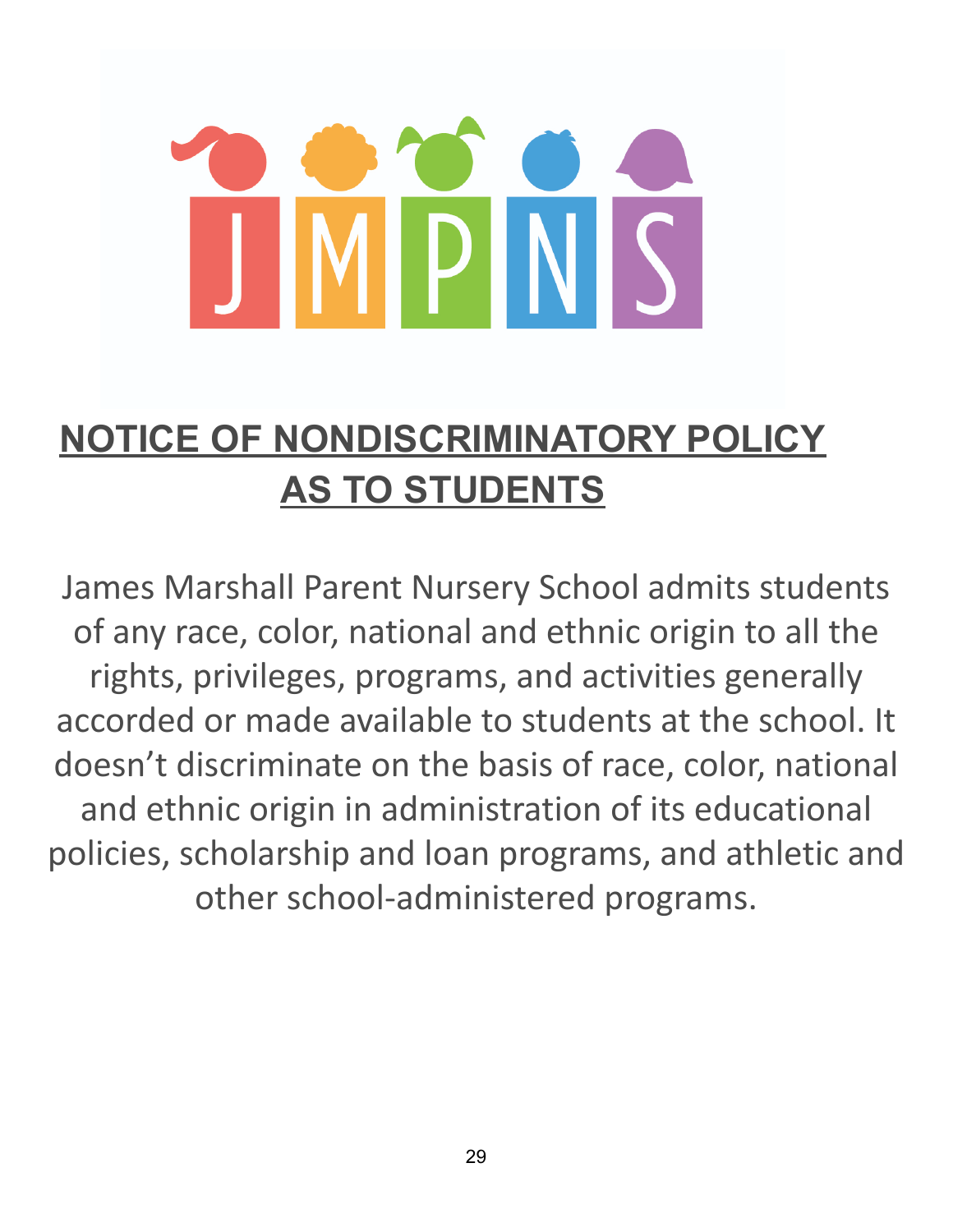### <span id="page-30-0"></span>**JAMES MARSHALL PARENT NURSERY SCHOOL BYLAWS**

### **ARTICLE I NAME**

The name of this corporation shall be James Marshall Parent Participation Nursery School, Incorporated.

### **ARTICLE II LOCATION**

The principal address of the corporation for the transaction of business shall be Post Office Box 379, West Sacramento, California, 95691.

### **ARTICLE Ill PURPOSE**

This organization is organized exclusively for educational purposes, including, for such purposes, the making of distributions to organizations that qualify as exempt organizations described under Section 501(c)(3) if the Internal Revenue Code, or corresponding section of any future federal tax code.

The purpose of this organization shall be:

To promote the physical, mental, emotional and social well being of preschool children in the

community.

To help parents understand the needs of preschool children.

To help parents establish a relaxed and loving leadership in the home as well as in the nursery school.

To provide for children the opportunity for constructive play experience within a group. To provide representation in Sacramento Valley Council of Parent Participation Nursery School.

### **ARTICLE IV POLICY**

- Sec. 1 This Corporation shall be non-profit; non-commercial; nonsectarian; non-partisan; and shall not discriminate on the basis of race, color, national or ethnic origin. No commercial enterprise or any candidate shall be endorsed by it. The name of the organization or its officers in their official capacities shall not be used in connection with a commercial concern or for any purpose not in accordance with Article Ill. This does not exclude action (after study) in the fields of child welfare whenever local, state, or national legislative action is required to carry out the purposes of the school.
- Sec. 2 Corporate power shall be vested in:
	- A. The elected Board of Directors
	- B. The membership

### **ARTICLE V MEMBERSHIP**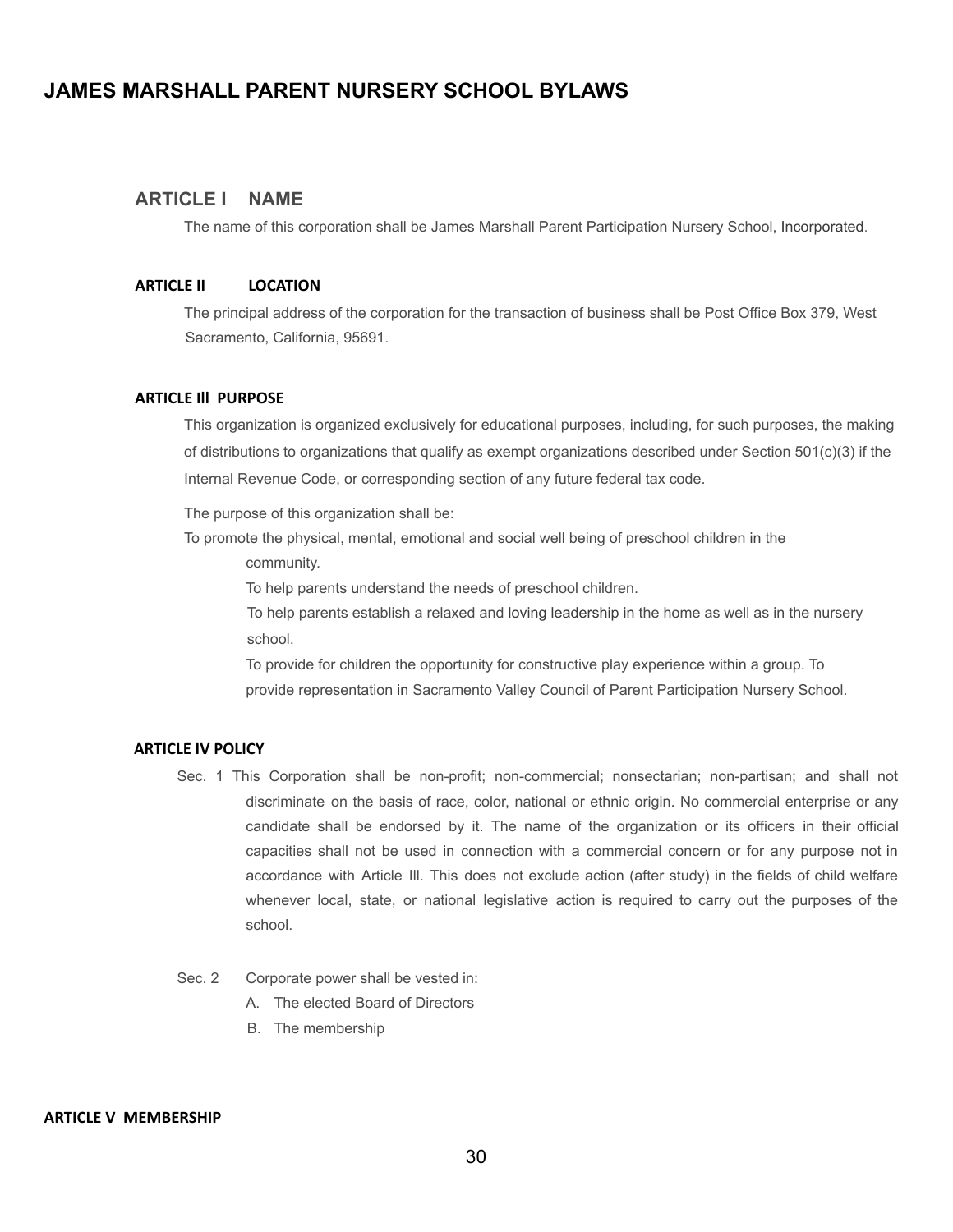- Sec. 1 A. Members in good standing shall be those participating parents who have attended regularly the adult education class and those members who have also participated regularly three (3) hours daytime per week. Members in good standing shall also have paid current tuition.
	- B. Active or voting members shall be the parents who participate in James Marshall Parent Participation Nursery School. Voting members must be in good standing. Each family shall be considered as one member for the purpose of voting.

Associate members will be all other interested citizens. These members will have all rights and privileges of members except voting.

### Sec. 2 Rights and Duties of Members

All active members may inspect the books of the corporation, may hold office in the organization, serve on committees and are entitled to one vote. Members are required to maintain regular attendance in the adult education classes. Only active members are allowed to hold office.

Associated members are entitled to the same rights but do not have a vote.

One member parent (or their representative) shall participate in the daily program with the children, at the school, as scheduled by the Director and the Participation Chairperson.

One member parent (or their representative *at least 21 years of* **age)** shall attend the adult education night classes. **\*This is to be used for emergency only - not regular meeting attendance.**

Health requirements for children and participating adults, as set up by the Board and the Director must be followed.

Each member family is responsible for work hours, and fund raising activities, as established by the Board, to help maintain the school and equipment.

Tuition will be paid monthly to the Treasurer.

If a field trip falls on your workday, then you are required to attend the field trip if it is during your child's class time, and you are requested to be there if it outside your work time.

### Sec. 3 Scholarships

Scholarships are given at the discretion of the Board of Directors and the Director.

### **JAMES MARSHALL PARENT PARTICIPATION NURSERY SCHOOL BYLAWS (continued)**

### **ARTICLE VI MEETINGS**

Sec. 1 Business meetings:

The time and place of the general business and parent education meetings shall be on the first or second Wednesday of the month after school begins at the school location. There shall be at least ten parent education/ business meetings per year.

Time time and place of the general business and parent education meetings shall be 1 Wednesday a month falling on the first or second Wednesday after school begins at the school location. There shall be at least ten parent education/business meetings a month.

Special business meetings may be called by the Board of Directors, or at the request of three members. A majority of voting members shall be a quorum and decisions shall be made by majority of those present.

The Board of Directors shall meet at least once a month; the time and place of these meetings will be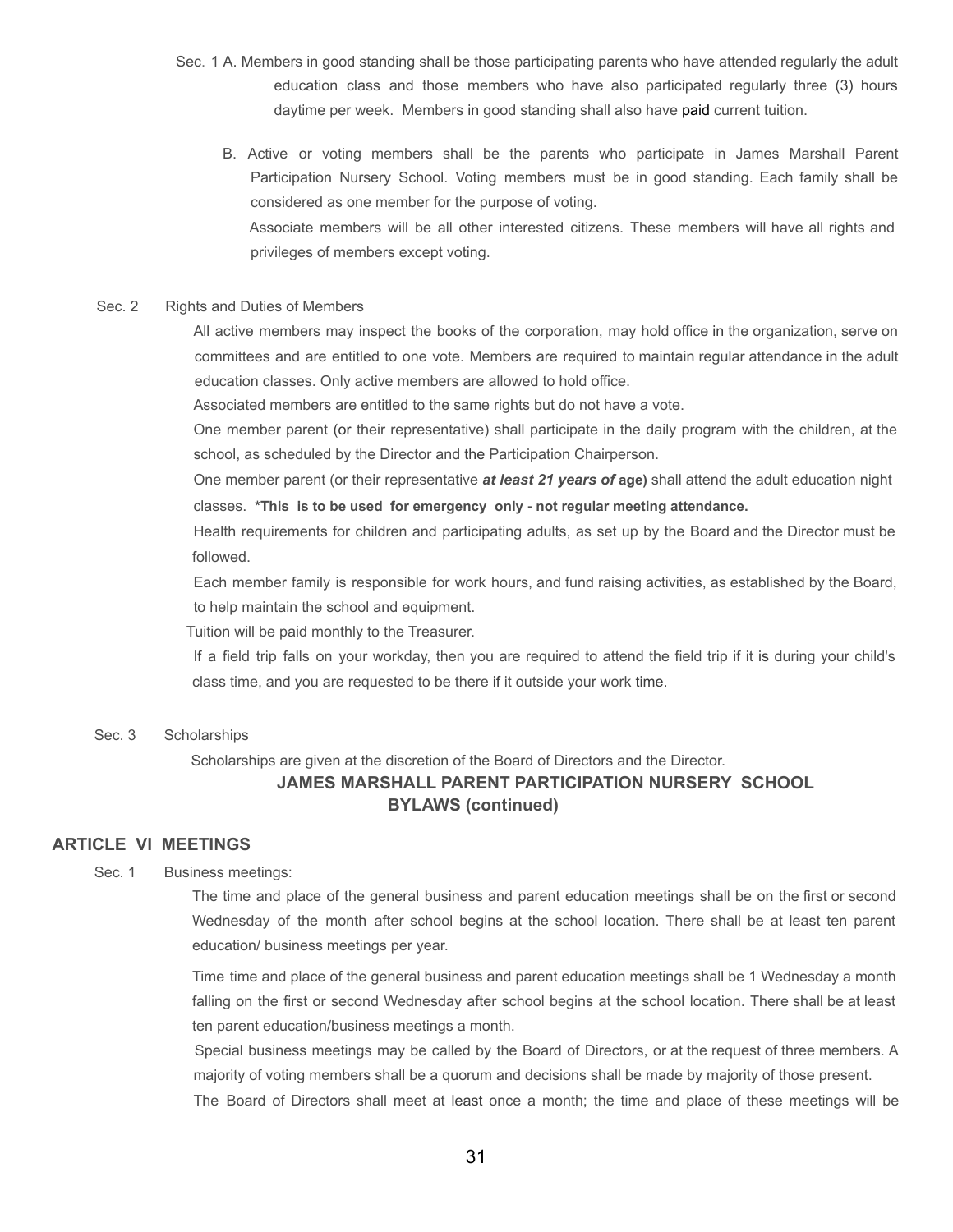determined by the Board of Directors. The membership shall be invited to attend, but will not have the privilege of voting at these meetings. These meetings shall be called "Executive Meetings of the Board of Directors".

### **ARTICLE VII GOVERNING BODIES**

### Sec. 1 Directors:

The person referred to in those by laws as the "Director" shall be the professional personnel hired to supervise the school sessions.

### Sec. 2 Board of Directors:

The general membership of the school shall elect by majority vote of a quorum present, the officers of the school, these elected officers, together, shall be called the Board of Directors.

### Sec. 3 Powers and Duties of the Governing Bodies:

The Board of Directors shall supervise the daily operation of the school and conduct the evening meetings; and shall lend advice and assistance to the Directors in the establishment of school policies.

The Board of Directors shall, with the advice and assistance of the Director, establish school policies and administer all business of the school, within the limits of the Articles of Incorporation and these bylaws. They shall make decisions concerning the finances of this school and shall determine the amount of tuition to be paid for each child entered in the school. They shall make any changes in membership requirements, except as specifically indicated in these bylaws and shall establish limits of total enrollment with the advice of the Directors.

In addition, the Board of Directors shall have the power to make changes in the number of elected officers, as long as this number is not less than seven or more than twelve. They shall replace by appointment any elected officers who retire during their term of office. The Board may make changes in the duties of the elected officers and may change the number of standing committees and their duties. Any decision of the Board of Directors shall be included in the minutes of next Board meeting and shall be read at the next meeting of the general membership.<sup>1</sup>

### Sec. 4 Names and duties of elected officers to the Board of Directors are:

President - The President shall preside at all meetings of the school and at all meetings of the Board of Directors, shall serve as an ex-officio member of all committees, shall represent the school in the community, shall perform the usual functions of the office, and shall co-sign checks.

First Vice President - The First Vice-President shall act in the absence of the President, shall be an executive assistant, shall be orientation chairperson, shall organize field trips and shall co-sign checks.

Second Vice President - The Second Vice-President shall be responsible for keeping a complete updated inventory of supplies used by the nursery school on a daily basis and all supplies needed for special events such as picnics, field trips, special events and will be responsible for purchasing all supplies from a variety of sources such as retail and wholesale stores and the district warehouse.

Third Vice President - The Third Vice-President shall take charge of all donation and gifts and shall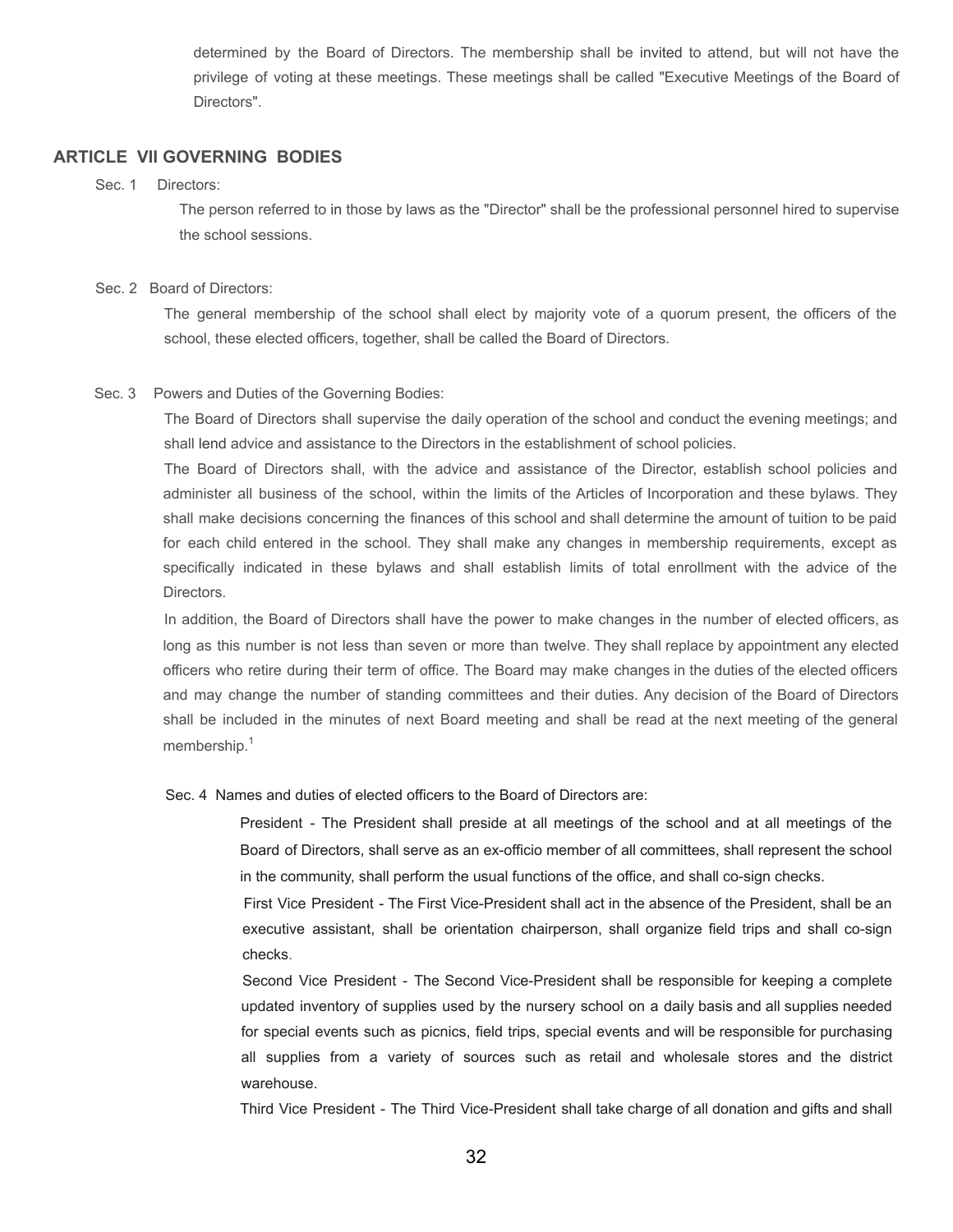serve as general chairperson of all fundraising activities.

Fourth Vice President- The Fourth Vice-President shall oversee the organization of the potluck dinners, including the annual Christmas party and the end of the year graduation party.

Participation Chairperson and Co-Chairperson - The Participation Chairperson shall assist the Director in assigning work days for each participating parent (or their representative), shall keep records of both daytime and evening class participation, shall assist the Director in assigning make-up participation, shall provide the membership with an updated participation list on the first night class of each month, shall be responsible for maintaining future enrollment lists in good order, and shall be responsible for duplicating attendance sheets and submitting the original copies to the District office on schedule, and shall co-sign checks.

Secretary- The Secretary shall attend to all correspondence of the school, shall record the minutes of all meetings of the school and all meetings of the Board of Directors, shall be responsible for 'notifying members of changes in the usual schedule, shall post minutes of meetings on the bulletin board within one week of the meeting, and attend to the usual responsibilities of the office.

Treasurer - The Treasurer shall be the custodian of all funds collected by the school or the members, shall co-sign checks, shall be responsible for disbursements as provided for in the budget or approved by the majority vote of the membership, and will arrange an independent audit of JMPNS's accounts at least once a year. Sacramento Valley Council (SVC) Representative- The SVC Representative shall attend all meetings of the Sacramento Valley Council, shall report all information concerning SVC to the school, shall report necessary information from the school to SVC, shall promote the cooperative effort through communication with other cooperative nursery schools, and shall be responsible for the disbursement of all printed materials coming from SVC or the California Council of Parent Participation Nursery Schools.

### **ARTICLE VIII ELECTION OF THE BOARD OF DIRECTORS**

Sec. 1 During the Executive Board Meeting in February, elections for the upcoming school year will be discussed. Nominations for office shall be by ballot. The president shall circulate individual forms requesting interested persons to designate the office of their choice during the first Wednesday night meeting in March. All returning member in good standing are eligible to hold office. President should be a returning Board Member. At this same meeting, a Teller's Committee shall be appointed by the Executive Board. The Teller's committee shall consist of one non-returning Board Member, one non-returning general member and one returning general member. After securing at least one volunteer for each office, the President will post the list of nominees for two weeks prior to the election. Elections will be held the first business meeting in April. Election shall be by individual ballot, unless there is only one nominee for each office. In this case, the slate will be accepted by unanimous ballot to be cast by the secretary. If ballots are cast, the Tellers' Committee will collect the ballots, tally the votes, and report the results during the same meeting in which the votes were cast. The new slate of officers will take office as soon after the election as possible. Those offices to be filled by election of the general membership shall include: President, 1st Vice-President, 2nd Vice-President, 3rd Vice-President, 4th Vice President, Participation Chairperson, Participation Co-Chairperson, Secretary, Treasurer, and Sacramento Valley Council Representative. Any decision of the Board of Directors shall be included in the minutes of next Board meeting and shall be read at the next meeting of the general membership.